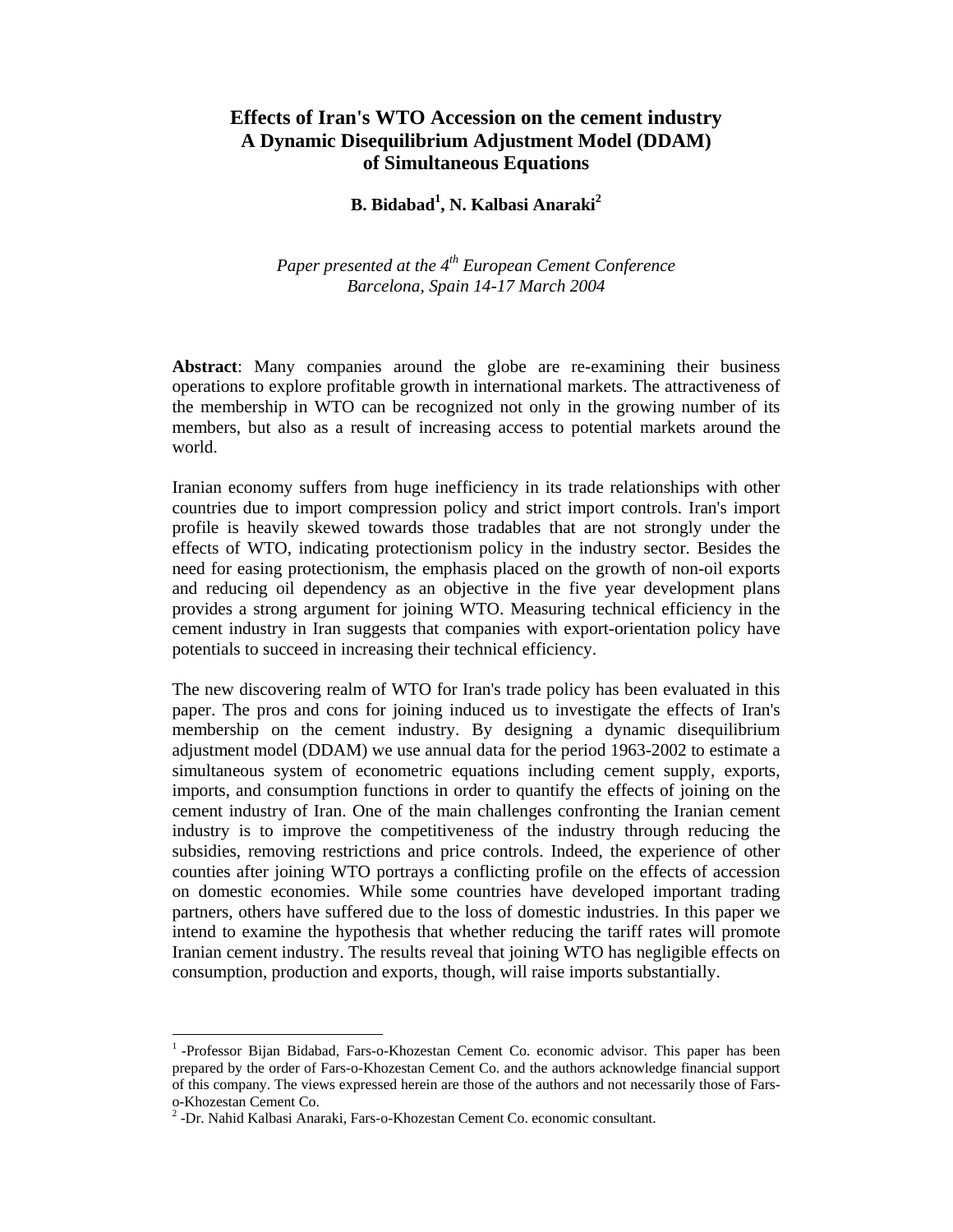## **Introduction**:

Iran has special geographical advantage regarding mining products international trade due to locating in Persian Golf region with high potentials, since mineral products have been among top ten imports of the Persian Gulf region. Due to import compression policy and strict import controls, Iran's import as a share of GDP is relatively low. Moreover, her import profile is heavily skewed towards bulk foodstuffs and essential capital goods, reflecting recent currency shortage, import bans on many products and heavily protected industrial base. However, higher oil revenue since 2000 has eased pressures on Iran's debt obligations, permitting growth of imports in the essential goods. Though, the cement imports as a share of GDP still stands at very low level and is estimated to reach 0.025% in 2004.

Iran's cement is a 70 years old industry. The Iranian cement industry dates back to 1993, when the first manufacture established in Rai city. Trends of consumption, production and trade show that Iran has a more or less closed cement economy due to import restrictions and export bans in specific years. As fluctuations of cement demand and supply clarify, whenever the price of oil grows up demand increases due to increasing government development expenditures. As a result excess demand appears, cement price increases, and import of cement grows up. To respond the excess demand, cement producers try to enlarge cement production capacity with some lags and after few years excess demand is removed by domestic supply, instead of imports. For many years, this was the case for the Iranian economy. According to this dynamic procedure we try to build up a dynamic disequilibrium adjustment model (DDAM) to explain this phenomenon. But before going through this procedure, we will have a closer look at the cement industry with emphasis on its output and trade.

**Production**: This section portrays a profile of the industry production. Cement output has experienced sharp fluctuations during the period under investigation, 1963-2002. Though cement production has increased by an average annual growth rate of 10 percent during the mentioned period, it stands at very low level compared with other developing countries like China, India, and Korea. Indeed, the industry has produced above the nominal capacity due to demand pressures and restricted imports. Over the period 1973-1978 with the oil shock and sharp increase in oil revenues cement production increased dramatically. However, after then and during the imposed war the production plunged due to the war damages and scarcity of foreign exchange resources. The industry experienced a negative growth rate of -3.6% in 1988 due to unused capacity and reduction of productivity. However, during the post war era the production turned to an increasing trend due to the reconstruction activities in such a way that the output growth reached 16.7 percent in 1990.

Supply has exceeded the demand growth with the establishment of new plants and with the reduction in government expenditures since 1997. However, lack of access to international markets has induced cement producers to reduce their production due to the restriction imposed on cement exports.

**Imports and Exports**: Word trade of cement stands at lower level than its production, since the raw material for production are abundant and generally found in most parts of the world. Despite the low ratio of world cement trade to the world production (7 percent in 1995) the growth of the cement trade has exceeded that of output due to the high volume of trade in south East Asia. Cement imports has been close to zero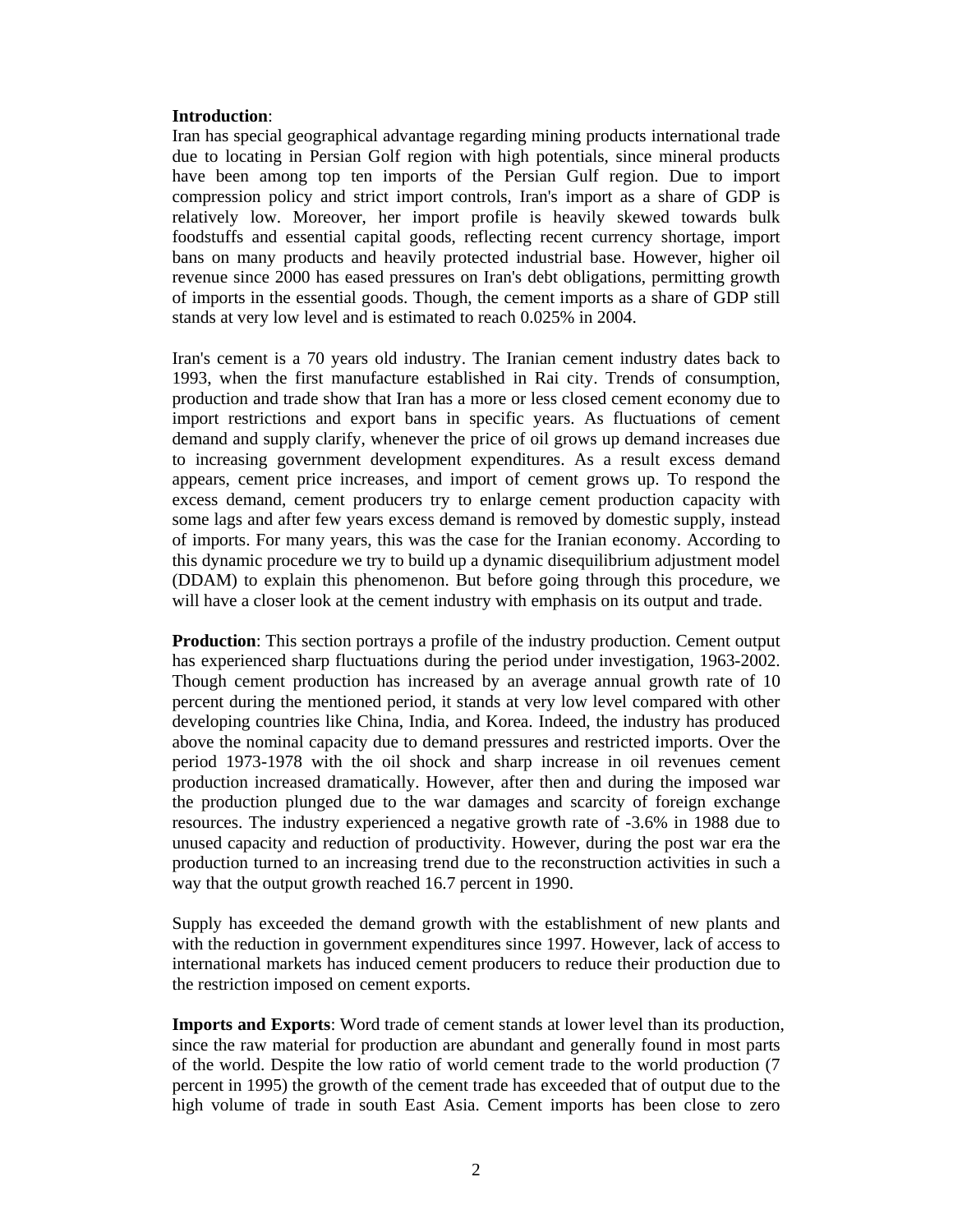during the period under investigation except for the mid 1970s, when Iran confronted with sharp increase in its oil revenues. However, this trend turned dramatically during the 1975-1995, leaving the industry without any competitors due to high level of protection, which has adversely affected the productivity of the industry.

With the increase in the demand during the 1970s, domestic production failed to respond the aggregate demand and as a result of this failure the cement import increased substantially, recording a growth rate of 134% in 1977, compared with the previous year. Though cement import has been relatively stable during the 1980s and 1990s, it experienced gradual growth in the early 2000s due to reconstruction activities and higher growth of real-estate sector of the economy compared with other sectors.



Graph (1). Iran's cement imports and exports

Indeed, Iran's cement imports and exports have been subject to tariff and non-tariff barriers. Despite the cement shortage during the war, exports were subject to the permission of the ministries of commerce and mining. Although, exports incentives and tax exemptions were introduced in 1987, the instability of policy decisions and export bans in specific years contributed to the low growth of exports. For instance, export of different types of cement and clinker was abandoned in 1996 and 1997.

However, the government was induced to remove exports barriers in order to avoid greater loss of manufactures in the following years.

**Pricing:** Administrative controlled prices during the 1980s and 1990s have led to the low production of cement industry compared with other developing countries. It is worthwhile mentioning that a major factor contributing to cement prices is personnel expenses, which makes up 34 to 42 percent of the total costs, whereas the share of raw materials in total costs does not exceed 6 to 7 percent. The share of energy expenses and foreign exchange resources amounts to 18 and 14 percent of total costs, respectively.

During the post war era, the distribution and pricing policy was under the control of the government through the "Cement Planning Committee" established in the management and planning organization (MPO). According to the regulations approved by this committee, cement producers were obliged to deliver their production to the ministry of commerce. With the end of the war in 1988 the distribution came under the control of the ministry of industries within the framework of a rationing system and the share of private sector, capital expenditures, and public sector amounted to 50, 40, and 10 percent, respectively.

A major challenge confronting Iranian cement industry is administrative controlled prices. As it is seen in Table (1), controlled prices have been fixed for a long period of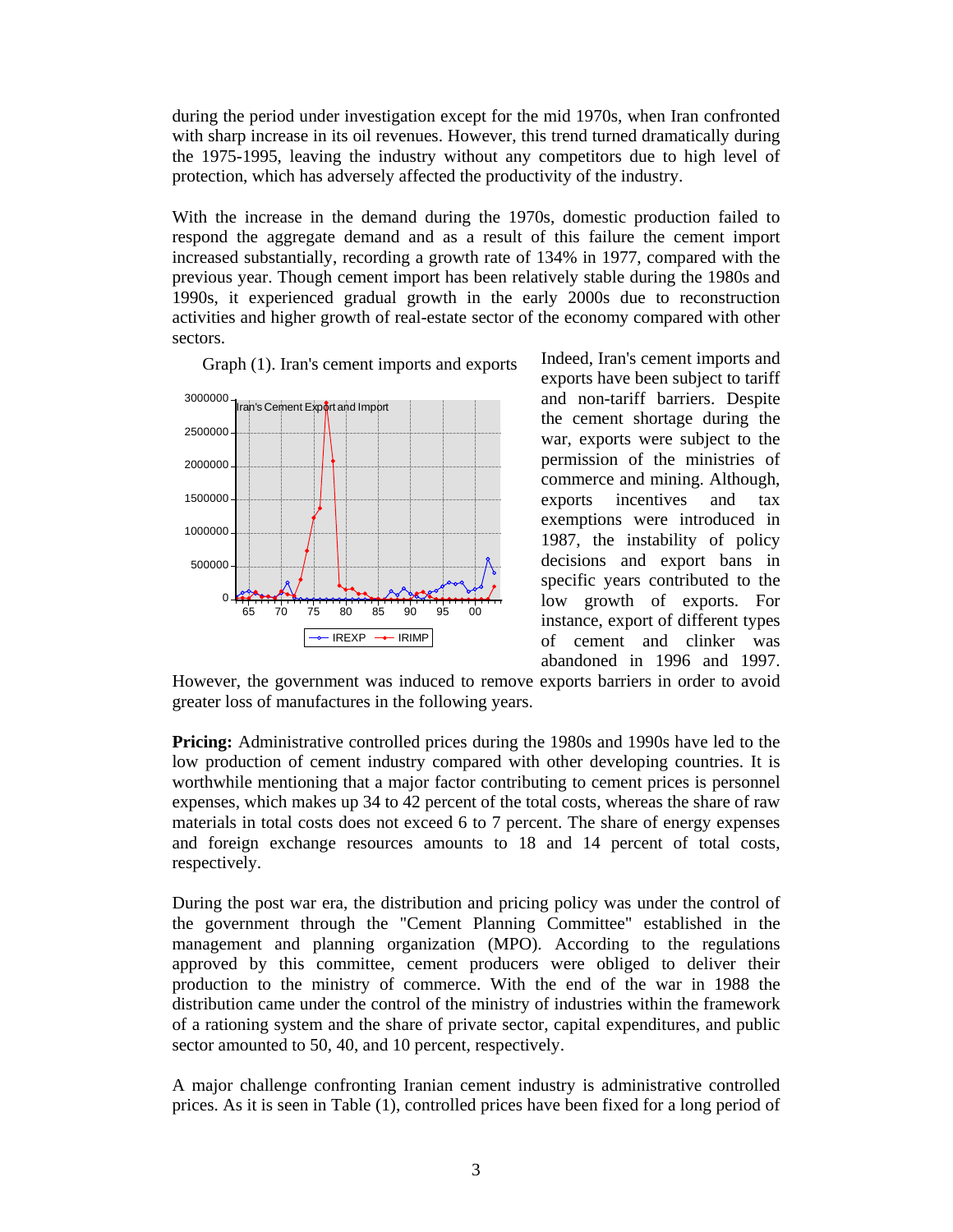time during 1982-87 and have huge gaps with international prices. For instance, the controlled price in Iran has been \$17.1 per ton, compared with \$78.5 of the world price in 2000, which is almost less than one fourth of the world price. Indeed, the prices have been kept at very low levels artificially as result of high amount of revealed and disguised subsidies which have been allocated through the central government.

With the exchange rate unification in 1990-91 and due to increasing gap between the controlled and mark-up prices, there has been increasing pressures on domestic prices. With the start of the privatization program and the increase in the personnel and energy expenses, and with the increasing gap of the official exchange rate with the parallel black market exchange rate, the loss-making enterprises were unable to bear depreciation costs and as a result prices were liberalized in 1992, though still stand at much lower level than the world prices. Since then, the equilibrium prices have been set through adding the book price with a margin profit rate set by the "Production and Distribution of Cement Committee" including the members of "Protection of Producers and Consumers Organization (PPCO)", ministry of industry and management and planning organization (MPO). Meanwhile, producers were allowed to distribute the production of higher than 90 percent of the nominal capacity and the cement enterprises were obliged to pay \$ 0.9 to the ministry of industries for each ton of cement they deliver in order to help the cement projects. In addition, the PPCO received the following share from each ton of sold prices.

Share of PPCO=.9[sold price – (mark-up price+5000Rls)]

However, the consumer price was calculated by adding up the mark-up price to 15 percent margin of profit and 1 percent municipalities' fee, 2 percent ministry of education fees, and \$ 0.5 for helping the ministry of economic affairs and finance.

| Table (1) - Iran's cement controlled  |              |            |              |  |  |  |  |
|---------------------------------------|--------------|------------|--------------|--|--|--|--|
| prices compared with the world prices |              |            |              |  |  |  |  |
| Year                                  | Controlled   | \$ Price   | World        |  |  |  |  |
|                                       | prices per   | per ton in | price        |  |  |  |  |
|                                       | ton in Rials | Iran       | $$$ per ton) |  |  |  |  |
| 1982                                  | 3100         | 24.1       | 56.69        |  |  |  |  |
| 1983                                  | 3100         | 23.2       | 55.61        |  |  |  |  |
| 1984                                  | 3100         | 22.2       | 57.18        |  |  |  |  |
| 1985                                  | 3700         | 27.4       | 55.92        |  |  |  |  |
| 1986                                  | 3700         | 31.6       | 54.78        |  |  |  |  |
| 1987                                  | 3700         | 23.5       | 54.41        |  |  |  |  |
| 1988                                  | 4200         | 16.2       | 54.80        |  |  |  |  |
| 1989                                  | 4200         | 13.4       | 54.80        |  |  |  |  |
| 1990                                  | 4200         | 10.07      | 55.34        |  |  |  |  |
| 1991                                  | 10000        | 17.7       | 55.46        |  |  |  |  |
| 1992                                  | 10500        | 14.9       | 55.30        |  |  |  |  |
| 1993                                  | 20000        | 18.7       | 56.36        |  |  |  |  |
| 1994                                  | 25000        | 15.2       | 61.88        |  |  |  |  |
| 1995                                  | 33500        | 16.6       | 67.84        |  |  |  |  |
| 1996                                  | 42000        | 17.7       | 70.89        |  |  |  |  |
| 1997                                  | 55000        | 19.1       | 73.46        |  |  |  |  |
| 1998                                  | 71500        | 20.7       | 76.45        |  |  |  |  |
| 1999                                  | 85800        | 17.7       | 78.27        |  |  |  |  |
| 2000                                  | 102960       | 17.1       | 78.56        |  |  |  |  |

 Although considering 15 percent margin of profit rate for produces has alleviated the financing problem of energy inputs and personnel expenses, this method of pricing has failed to cover the depreciation costs. In addition, the prices are lower for the older plants due to lower mark-up prices.

As Table (1) suggests price of cement has been relatively stable during the post war period throughout 1982-1990. However, since the early 1990s controlled price has jumped up dramatically and has reached \$ 17.1 in 2000, which is around one forth of the world price, \$78.5.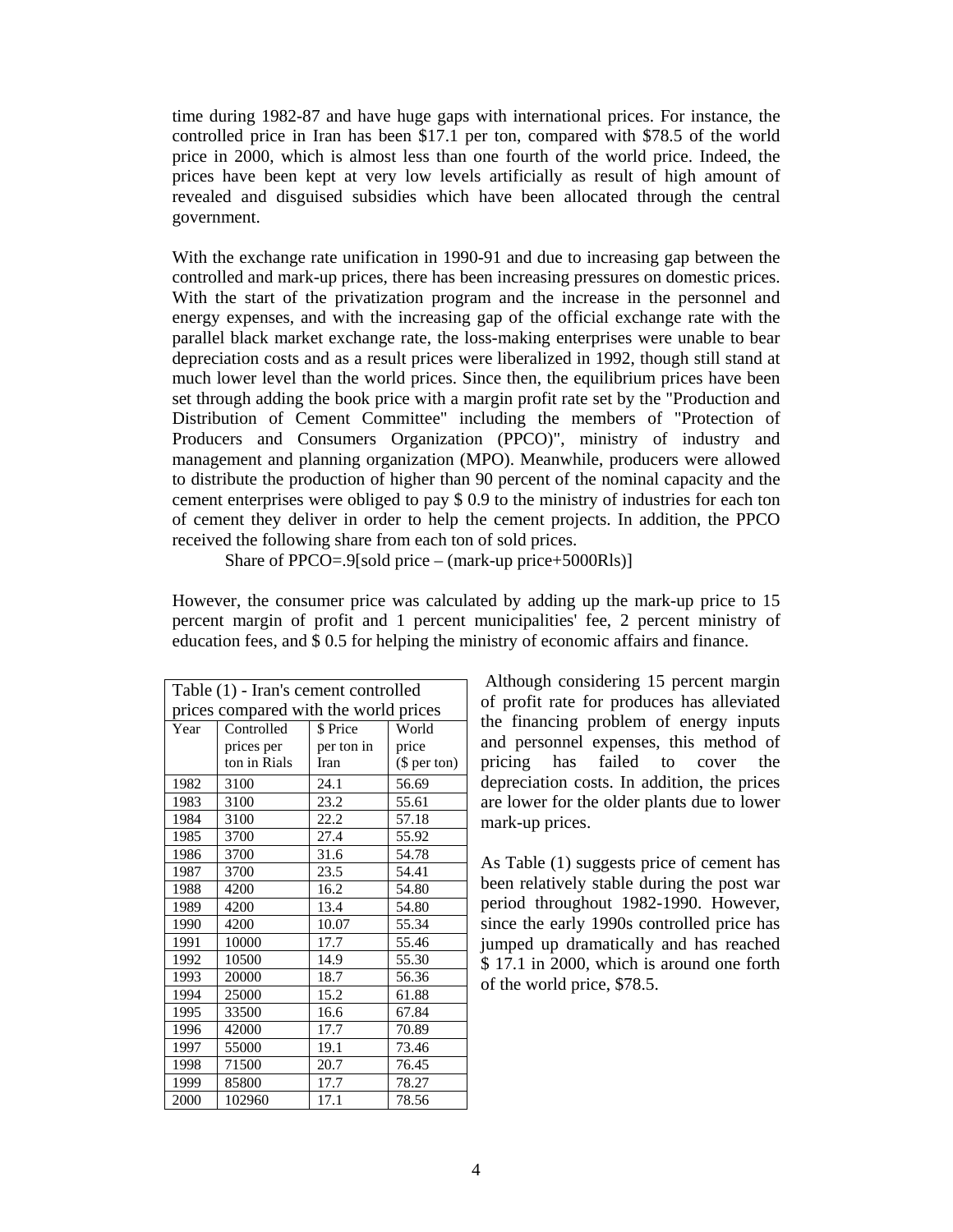

Graph 2.

 $\overline{a}$ 

Iran's cement controlled prices and the wholesale price index of cement Iran's domestic and world cement prices (ton/dollar)

### **Literature Review:**

Unfortunately, little empirical study has been carried out on the cement industry of Iran. Ramin Dadras (1999) tries to measure the technical efficiency of the industry, using Stochastic Frontier Translog Production and Cobb-Douglas functions.<sup>3</sup> The estimated results suggest that the inefficiency has increased during the time and the ownership type and presence of exports affect the efficiency of the industry. Moreover, the estimated elasticities for the Translog function suggest increasing returns to scale in the cement industry. The estimated elasticities with respect to capital and labor according to the Translog function are 0.82 and 0.22, respectively. The estimated technical efficiency of the industry according to the Translog function and Cobb-Douglas functions amounts to 0.87 and 0.85, respectively. Put differently, the industry has produced 13 percent less than it could, given the amount of inputs and energy.

As it is seen in Table (2), mean of efficiency has jumped up since 1992, with the start of the First Five Year Development Plan. However, since 1994 the industry has experienced decreasing trend of the technical efficiency. This shift, in turn, is attributed to the excess supply and to substantial reduction in government expenditures in infrastructure and real estate sectors. As a result of the excess supply, the number of enterprises forced to export their products increased from 8 in 1994 to 13 in 1996. However, cement export bans in 1996 acted as a slash to efficiency of the industry. It is worthwhile mentioning that some of the enterprises have experienced stable efficiency during the period under investigation. For example, Fars Cement and Sepahan Cement enterprises have experienced stable efficiency during the time and

<sup>&</sup>lt;sup>3</sup>-Dadras, Ramin, "Measuring the technical efficiency of the cement industry in Iran, a dissertation guided by B. H. Zonooz, Allameh University, 1999.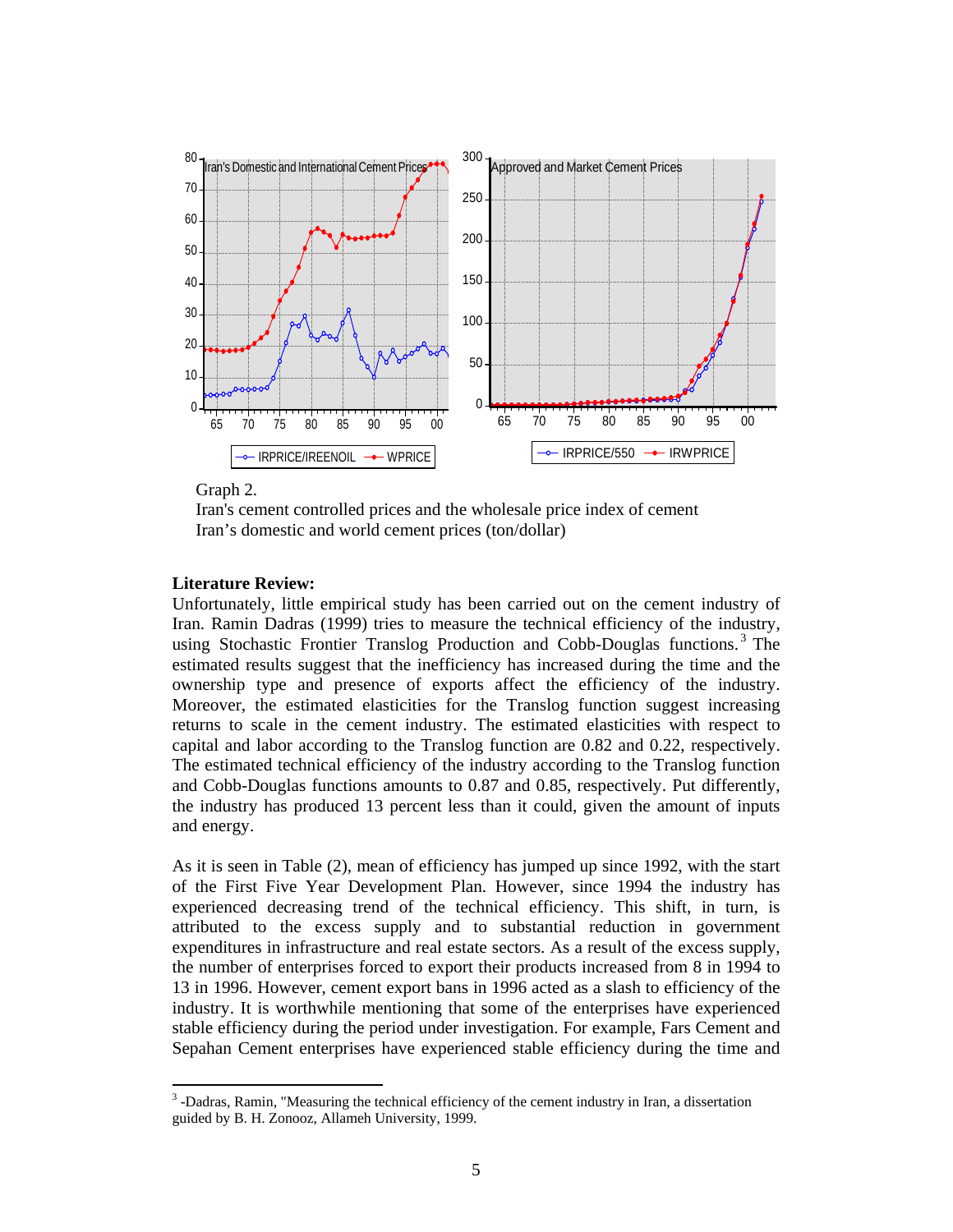the highest amount of efficiency in the sample, whereas Khazar Cement Co. had the lowest efficiency score.

Since 1994 with the entry of the cement enterprises to the Tehran Stock Exchange (TSE) efficiency has decreased substantially. However, one cannot argue that the decreasing trend of efficiency can be attributed to the accession to TSE. Indeed, one of the main reasons for decreasing trend of efficiency is the instability of regulations governing exports of the industry, particularly, exports bans in 1996 and 1997.

| Table (2) - Feeminear Chréiche V<br><u>UI UIU UUIIIUIII IIIUUSU V III IIAII UUIIIIE 1991-1997</u> |          |      |      |               |               |      |      |
|---------------------------------------------------------------------------------------------------|----------|------|------|---------------|---------------|------|------|
|                                                                                                   | 1991     | 1992 | 1993 | 1994          | 1995          | 1996 | 1997 |
| Number of plants                                                                                  |          | 13   | 14   | 15            | 16            | 16   | 16   |
| Mean Efficiency                                                                                   | 0.80     | 0.90 | 0.91 | 0.89          | 0.87          | 0.88 | 0.85 |
| <b>Standard Deviation</b>                                                                         | 0.10     | 0.06 | 0.05 | 0.06          | 0.16          | 0.14 | 0.11 |
| Minimum                                                                                           | 0.59     | 0.73 | 0.76 | 0.73          | 0.27          | 0.40 | 0.50 |
| Maximum                                                                                           | 0.93     | 0.95 | 0.95 | 0.95          | 0.95          | 0.96 | 0.94 |
| $\sim$<br>$\sim$ $\sim$<br>$\sim$                                                                 | $\cdots$ | .    |      | $\sim$ $\sim$ | $\sim$ $\sim$ |      | .    |

Table (2)-Technical efficiency of the cement industry in Iran during 1991-1997

Source: Dadras, Ramin, "Measuring the technical efficiency of the cement industry in Iran, a dissertation guided by B. H. Zonooz, Allameh University, 1999

In another study, Morteza Sameti  $(1995)^4$  measures the efficiency of cement industry in different sectors. His sample includes four cement companies, two public enterprises, one private, and one cement company affiliated to the Mostazafan and Janbazan Foundation, which is a semi-government organization. He uses a Cobb-Douglas production function to measure the efficiency of the production. The estimated results suggest that the elasticity of production with respect to labor force for Tehran Cement Company, which is affiliated to the Foundation, has had the highest elasticity score. The private cement company, Shargh Cement Co. stands at the second level and finally, the public sector companies have had the lowest elasticities.

He also has estimated the productivity of the labor force in different companies. His results indicate the highest level of labor productivity in Tehran Cement Co. and the lowest level in public sectors companies. However, with respect to capital productivity, the private sector company has experienced the highest productivity level.

Finally, a long-run total cost function has been estimated with pooling data on different companies with different types of ownership. The estimated results indicate that the Tehran Cement company has had the lowest production costs and then the private sector and public sector companies stood at the second and third levels, supporting the estimated results of productivity. Put differently, companies with higher productivity have experienced lower production costs. Indeed, the estimated results suggest that public sector enterprises confront with higher costs, since they have been assured to receive large amount of government subsidies and has taken no important invention to reduce their operating costs.

# **WTO and countries experiences**

 $\overline{a}$ 

The treaty negotiated during the Uruguay round established the WTO, the international institution to govern the world trade. The success of GATT as a dynamic

<sup>&</sup>lt;sup>4</sup>-Sameti M., "Reducing Government Interventions", Ministry of Economic Affairs and Finance, 1995.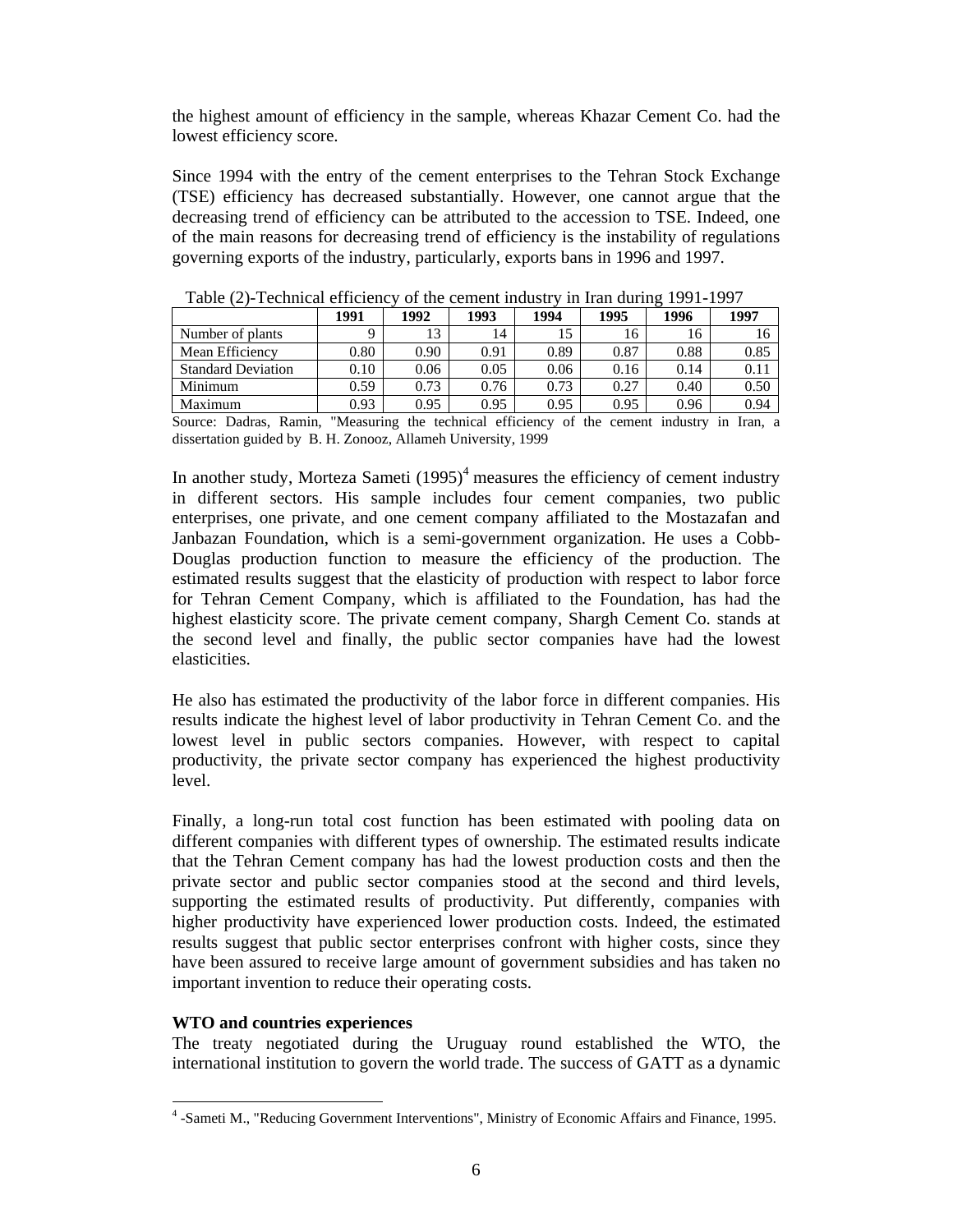institution that has fostered dramatic increase in worldwide trade lies in its founding principles of most favored nations treatment (MFNT), voluntary export restrictions (VERs), orderly marketing arrangements (OMAs), rules of origin, government procurement, safety rules, market access commitments and reciprocity and nondiscrimination. Thus, nondiscrimination extends the benefits of a reciprocal tariff reduction beyond the two parties. Nondiscrimination is a convenient way to reduce the complexity of the international trade relations. As an importer, a country can charge a single nondiscriminatory tariff on imports from all countries or it can set different tariffs on imports from different countries. Under a nondiscriminatory tariff system, imports will be sourced from the lowest-cost producers in the world. When a country uses a nondiscriminatory tariff, this facilitates the allocation of resources worldwide to their most productive uses.

Countries' experiences portray a contradictory profile. While some countries like China has benefited from joining WTO others have suffered due to the loss of domestic industries. In China, foreign investment is playing an increasingly important role in shaping up the Chinese market. In 1998, there were 287 foreign invested enterprises accounting for about 3% of all cement producers and 15% of national output. China is the world's second largest cement exporter, accounting for about 17% of total global cement trade. China has cut the average tariff level of imported goods from 15.3 percent to 12 percent in 2002; this reduction is fully in conformity with the commitment China has made for its accession to the World Trade Organization. Indeed, WTO accession should not have much of an impact on the cement industry, as tariff on cement and clinker dropped only from 12 percent to 10 percent in 2001 and is not due to fall any further. In sum, China's experience reveals a success story because domestic protection has not stood at high levels before joining WTO.

Taiwan is another success story. Before accession, the average levels of tariffs on imports of industrial and agricultural products into Taiwan were 6.03 and 20.02 percent, respectively. Upon accession (2002), the two figures were reduced to 5.78 and 14.01 percent, respectively. Following the completion of all the scheduled tariff reductions on the 3470, industrial and 1021 agriculture products for which Taiwan has made commitments; the average levels of tariffs applied on industrial and agricultural products fell further to 4.15 and 12.86 percent, respectively. The economic impact of its WTO membership on the economies of its trading partners, as well as Taiwan itself, will be worth billions of dollars annually. According to a recent report by the Council of Economic Planning and Development (CEPD), Taiwan's GDP is likely to expand by an additional 0.77-4.7 percent in the first five to ten years of WTO membership.

Others, like Indonesia confronts possible crisis. When the crisis was at its peak in 1998 in Indonesia, the utilization rent of cement industry went down to 50 percent. This forced the producer to export at lower margins than those available in the domestic market. Indonesia exported some 4.5 million tons of cement and clinker in 1998 following the plunge in domestic demand, while production reached 22 million tons per year. The increasing cement exports since the crisis pushed export's share of total cement production from 1 percent in 1996 to 33 percent in 1999. Though there was an increase in exports, the country's total cement production continued to decrease as domestic consumption dwindled. Now that increasing domestic demand has pushed up the cement industry back to its pre crisis levels, the Indonesian Cement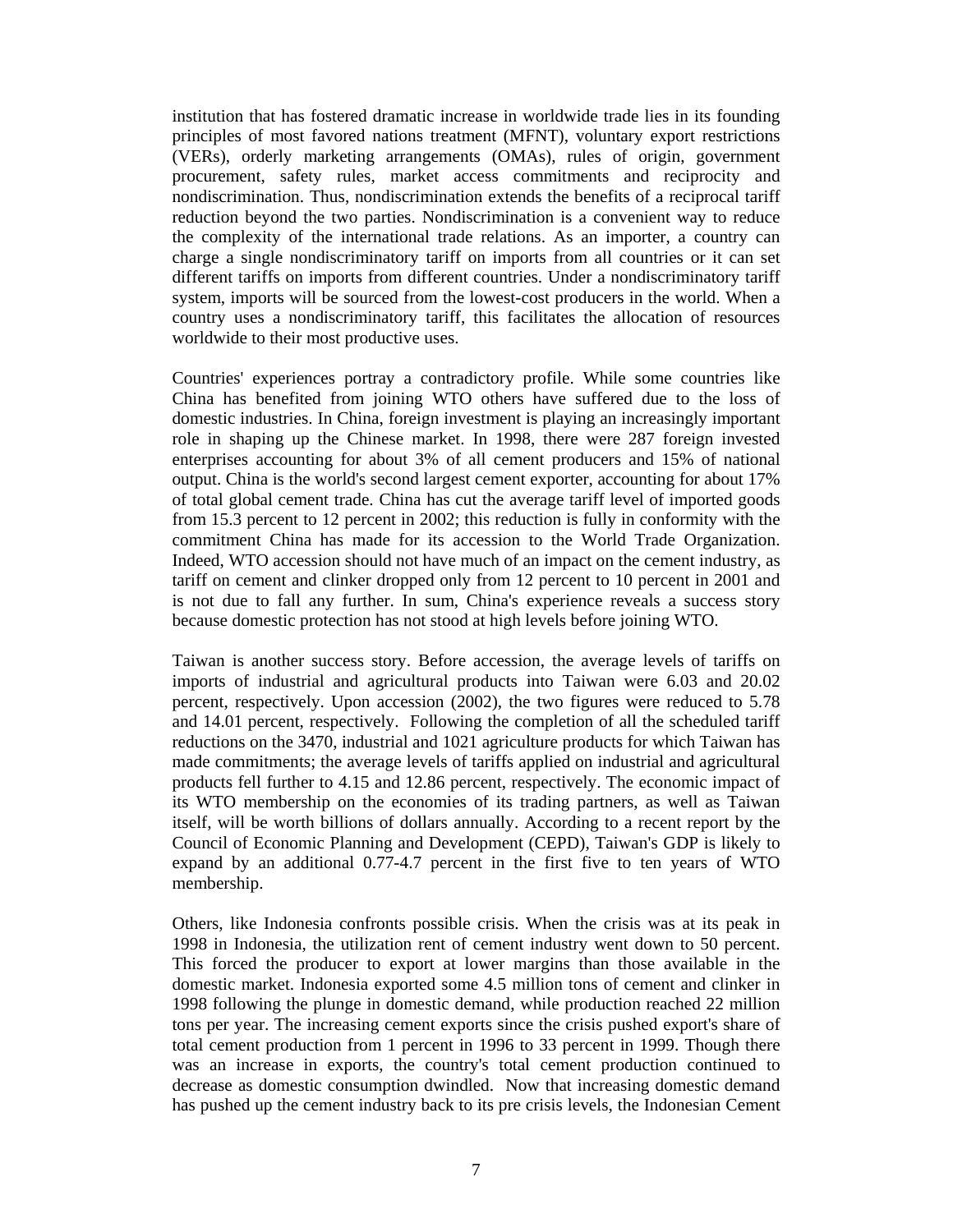Association (ASI) has signaled that cement exports would likely decrease. Last year, exports reached around 8 million tons. However, the increasing domestic demand could bring about rising crisis in the years to come if present production capacity is not increased. As itself, has projected a problem will rise in the cement supply in the coming years, because the growth of product capacities would be less than the average of 3-5 percent growth rate of demand. To prevent possible crisis, new plants and more supply of raw materials are needed. To encourage investment, the government could provide such incentives as tax holidays.

WTO membership and associated trade liberalization is crucial for the Persian Gulf region's future economic prospect, lifting economic growth and boosting foreign investor confidence. Oman, Saudi Arabia, and Yemen have applied for membership and are negotiating entry conditions, although Yemen's accession is in its infancy. Iran's application for WTO membership has not been scheduled for consideration due to US opposition. Indeed, WTO membership is an important driver of reform, limiting the amount of protection. Trade liberalization, particularly elimination of subsidies, protection of intellectual property rights, and equal treatments for domestic and foreign companies are all requirements of WTO memberships. Members also must remove non-tariff barriers, such as certification, licensing, government procurements, and inspections not in accordance with WTO rules. Oman's accession is imminent. The accession process has driven major reforms. Oman has agreed to liberalize tariff and bind tariff commitments for agricultural exports as well as minerals, cars, information technology products, chemicals, paper products and construction materials. Oman has also agreed on no tax discrimination between domestic and foreign companies, and has increased foreign ownership limit from 49 percent to 70 percent.

Saudi Arabia WTO accession has important domestic and regional implications, given the Saudi economy's size. Saudi Arabia's unilateral foreign investment liberalization announcement in April 2000 and its improved tax treatment for foreign companies already has placed the region countries like UAE under pressure to improve their treatment of foreign investors. Bilaterally agreed market access improvements, which will apply to all WTO members, will yield significant benefits. Multilateral negotiations also could yield major improvements in access to the Saudi Arabia market via reduced agriculture subsidies, fewer quantitative restriction, improved intellectual property rights, equal tax treatment for domestic and foreign companies, and improved customs procedures.

Indeed, countries' experiences reveals that a crucial factor affecting success story of countries is the structure of domestic industry and the level of protection on domestic industry before joining WTO. Countries that have already reduced their tariff rates before joining WTO, more likely will benefit from entry, though, countries with high tariff rates that need to liberalize their domestic markets to imports suddenly will more likely confront with potential losses.

## **Tariff and non-tariff barriers in Iran:**

Tariff barriers vary substantially across the Persian Gulf economies; Kuwait and the UAE have the lowest average tariffs around 3.5 percent, and Saudi Arabia has had the highest tariff rates among Arab countries. In the UAE, most tariffs are 4 percent, although around 75 percent of import is duty free including foodstuffs, medicines and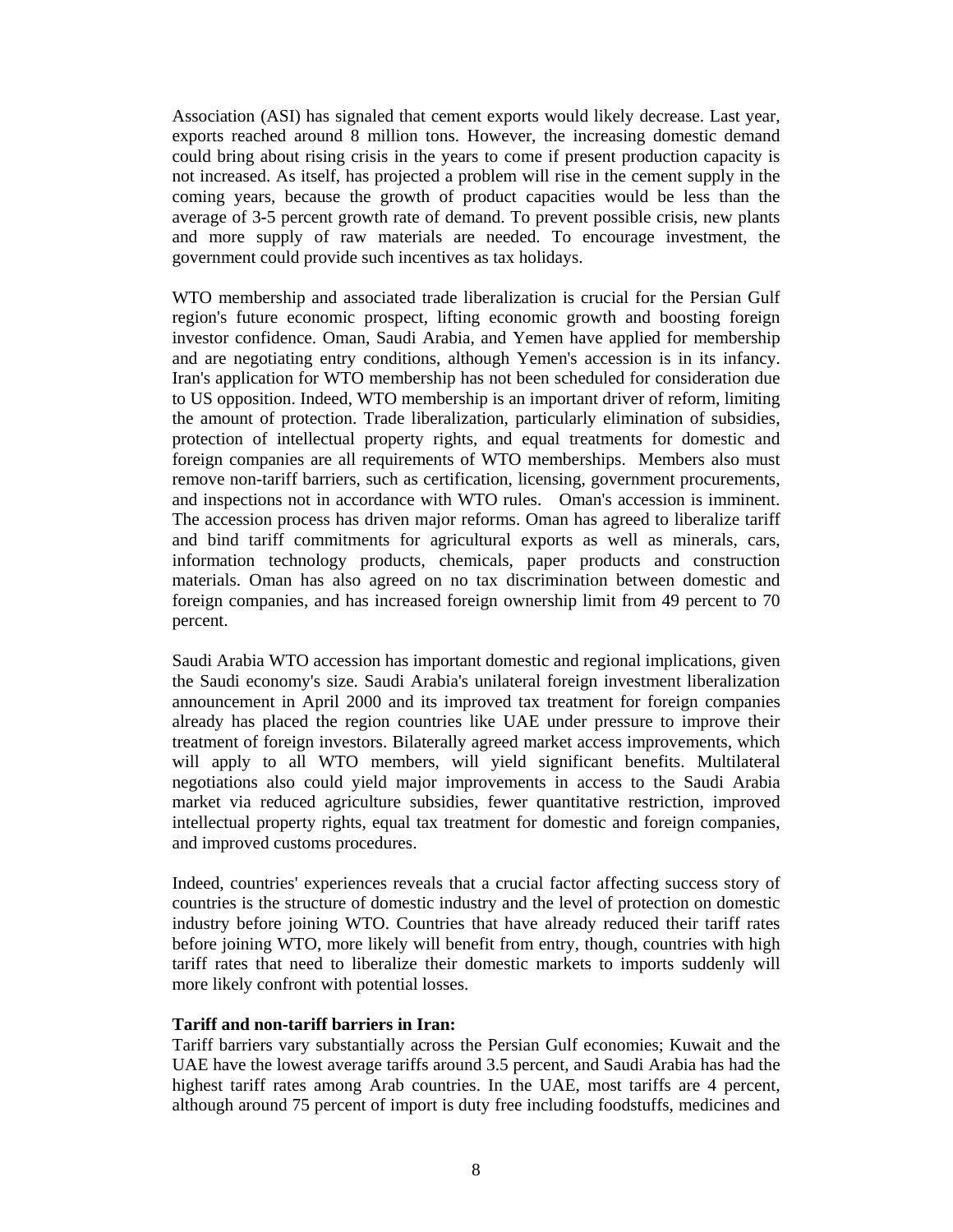public sector imports. Saudi Arabia's simple average tariff rate is 12.5 percent. Imports of basic foodstuffs and medicines are duty free, with a general 12 percent tariff on most other imports, and a 20 percent tariff on many imports which also are produced locally.

**Qatar:** The general tariff rate is 4 percent but tariffs of 20 to 30 percent apply to goods competing with local products such as cement, steel and urea.

**Bahrain:** Imports of raw materials, semi-manufactured goods and products for development projects or re-exports are duty free. Tariff starts at 5 percent on foodstuffs and necessities, and as in many other regional economies, much higher rates apply to cigarettes (50 percent).

**Oman:** A wide range of essentials consumer goods enter duty free, as do industrial inputs. Luxury consuming goods, including tea, coffee and prepared foods, attract 15 percent tariff, while cars incur 10 to 15 percent tariff rates depending on the engine size.

**Yemen:** Since 1996, as part of the IMF sponsored reform program, tariffs have fallen to domain of 5 to 25 percent.

**Iran:** Most consumer goods imports incur 30 to 50 percent tariffs. Capital and intermediate goods attract lower tariffs, while medicines, wheat and other strategic/essential goods are duty free and non-essential imports are often banned. Indeed, the cement industry has been heavily regulated through tariff and non-tariff barriers on cement imports and exports resulting in low level of trade compared with domestic production. To review the tariff and non-tariff barriers in Iran we focus on the data in 1999, the most recent available data on tariffs. According to export-import regulations, goods and commodities are categorized under 21 sectors.

Table (3) presents the minimum, maximum, and average tariff rates of different categories in 1999. As it is seen the lowest tariff rate applies to chemical industries among different sectors. The cement industry in the fifth category has experienced an average tariff rate of 35.7 percent. Indeed, the cement industry has been relatively less protected than sectors like food industries or textile, however, has been heavily protected compared with sectors like chemical industries with an average tariff rate of 18.9 percent. Moreover, the industry has confronted with export bans in specific years, especially in 1995 and 1996. Indeed, the high level of tariff and non-tariff barriers has contributed to low level of cement production in Iran.

Comparing average tariff rates in Iran with other countries as revealed in Table (4), shows that Iran has experienced much higher level of protections. For instance, the average tariff rates in industrial sector in Turkey, Singapore and Philippine amounts to 5.7, 2.7, and 9.1, respectively. Even compared with Thailand with an average tariff rate of 43.7, and India with an average tariff rate of 29.5, Iran has experienced much higher tariff rates in some industries including food and textile. The matter of the fact is that Iran's protectionism policy has been very intense compared with other developing countries leading to smuggling and trafficking of goods due to high amount of subsidies allocated to some sectors through the central government. .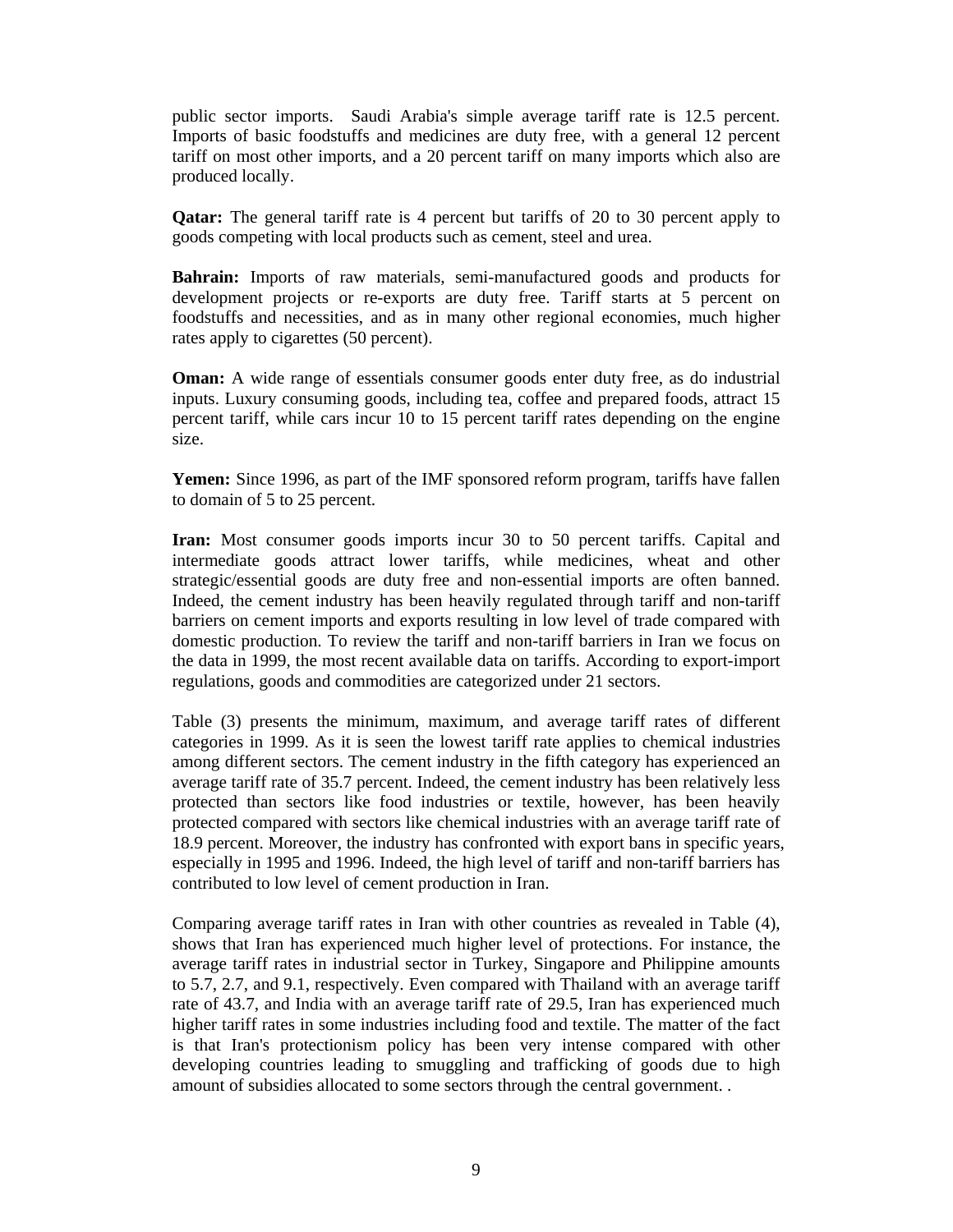With new era of international trade many countries have reduced their tariff and nontariff barriers to be eligible to join WTO. The research studies carried out in developing countries suggest that amount of reduction in tariff rates vary substantially depending on trading partners, the composition of foreign trade, the structure of the ownership, and the level of protection before joining WTO.

| $\sqrt{2}$     |                                                  |         |                |        |         |
|----------------|--------------------------------------------------|---------|----------------|--------|---------|
| Category       | Items                                            | No of   | Min            | Max    | Average |
|                |                                                  | tariffs | tariff         | tariff | tariff  |
| 1              | Animal and animal products                       | 201     | $\Omega$       | 180    | 62.3    |
| $\overline{c}$ | Vegetables, fruits and wheat                     | 271     | $\Omega$       | 200    | 85.9    |
| $\overline{3}$ | Soya bean oil and non-vegetarian oil             | 46      | $\overline{0}$ | 175    | 55.0    |
| $\overline{4}$ | Food industry, beverage and tobacco              | 186     | $\Omega$       | 200    | 103.7   |
| 5              | Mineral products                                 | 148     | 5              | 110    | 22.6    |
| 6              | Chemical industries and related items            | 786     | $\Omega$       | 210    | 18.8    |
| 7              | Crude rubber and caoutchouc                      | 198     | 5              | 215    | 38.5    |
| 8              | Leather and leather made commodities             | 74      | 5              | 215    | 127.1   |
| 9              | Wood and wood products                           | 81      | 5              | 215    | 71.6    |
| 10             | Paper and paper products                         | 148     | 5              | 135    | 37.9    |
| 11             | Textile and related items                        | 824     | 10             | 270    | 109.0   |
| 12             | Shoes, umbrella, and sun-glasses                 | 55      | 120            | 220    | 204.7   |
| 13             | Chalk, asbestos, tile, and glass                 | 147     | 5              | 220    | 78.3    |
| 14             | Pearl. Precious stones and gold                  | 52      | 5              | 270    | 39.0    |
| 15             | Non-precious stones                              | 571     | 5              | 325    | 43.7    |
| 16             | Electronic instruments, tape records, TV         | 804     | $\mathbf{0}$   | 180    | 41.5    |
| 17             | Transportation vehicles                          | 132     | $\Omega$       | 190    | Na      |
| 18             | Optics, cameras, medical and surgery instruments | 238     | 5              | 145    | 35.6    |
| 19             | Guns and related items                           | 17      | 80             | 80     | 80      |
| 20             | Sport goods and toys                             | 130     | 15             | 215    | 130.6   |
| 21             | Paintings and antiques                           | 7       | 5              | 5      | 5       |

Table (3). Average tariff rates for different categories in Iran (1999)

Source: Razini Ali, rationalizing tariff rates in Iran, trade research center, ministry of commerce, 1999.

|                             | Table (4)- Tariff commitments of selected countries for |                   |              |  |  |  |  |
|-----------------------------|---------------------------------------------------------|-------------------|--------------|--|--|--|--|
| industrial products in 1999 |                                                         |                   |              |  |  |  |  |
| Member                      | Percent of imports                                      | Current mean      | Applied      |  |  |  |  |
|                             | with bound tariffs                                      | industrial tariff | bound tariff |  |  |  |  |
| Philippines                 | 67.4                                                    | 9.1               | 21.3         |  |  |  |  |
| Indonesia                   | 92.3                                                    | 14.9              | 36.9         |  |  |  |  |
| Malaysia                    | 79.3                                                    | 9.4               | 8.9          |  |  |  |  |
| Singapore                   | 96.5                                                    | 2.7               | 6.9          |  |  |  |  |
| Thailand                    | 67.4                                                    | 43.7              | 27.3         |  |  |  |  |
| <b>Brazil</b>               | 100                                                     | 18.3              | 27.7         |  |  |  |  |
| Chile                       | 100                                                     | 10.9              | 24.9         |  |  |  |  |
| India                       | 69.3                                                    | 29.5              | 34.2         |  |  |  |  |
| Sri Lanka                   | 9.2                                                     | 19.8              | 17.9         |  |  |  |  |
| Turkey                      | 49.3                                                    | 5.7               | 16.3         |  |  |  |  |
| Zimbabwe                    | 13.6                                                    | 20.5              | 23.6         |  |  |  |  |
| Australia                   | 96.9                                                    | 4.4               | 12.1         |  |  |  |  |
| Canada                      | 99.8                                                    | 3.2               | 4.3          |  |  |  |  |
| European Union              | 100                                                     | 3.5               | 3.2          |  |  |  |  |
| Korea                       | 89.9                                                    | 7.8               | 6.9          |  |  |  |  |
| Mexico                      | 100                                                     | 12                | 33.3         |  |  |  |  |
| <b>United States</b>        | 100                                                     | 2.7               | 3.5          |  |  |  |  |

Source:www.cementdistribution.com/industryinfo/trade.html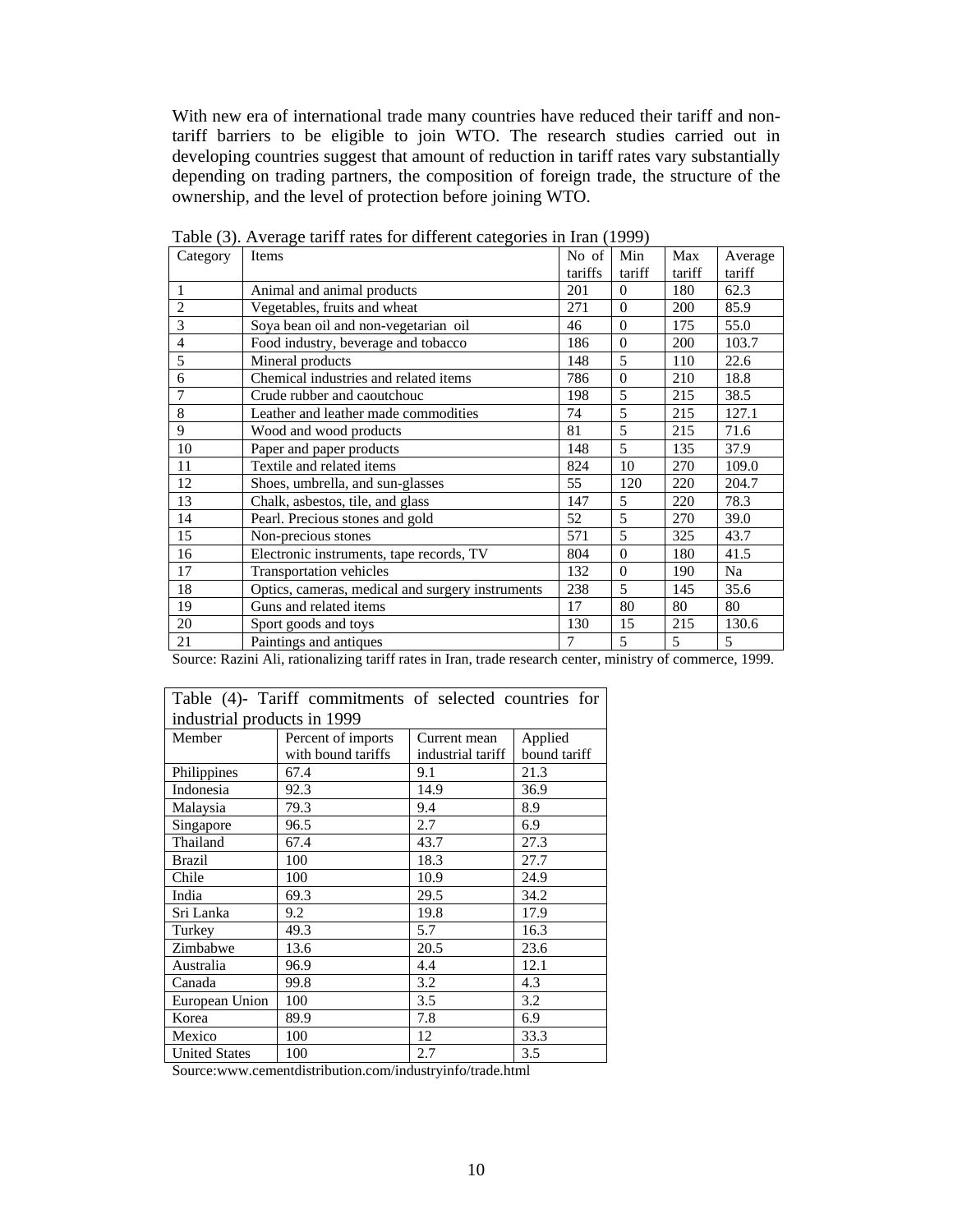### **Non-tariff barriers in Iran:**

The Market Regulating Committee<sup>5</sup> is in charge with cement pricing and has approved the following regulations in 2002 regarding the cement industry in Iran. According to these regulations the clinker price for the year 2003 is obtained by adding up the base price in 2002 to 15 percent growth rate. The amount of sale by each company should be determined by a committee, which consists of the vice minister of commerce, vice minister of industries and vice minister of housing. According to the regulations approved by the cited committee, enterprises are obliged to use the difference between controlled price and the equilibrium price for increasing the capacity of the cement industry. Meanwhile, the main shareholders of the cement industry including; Social Security Organization, Mostazafan and Janbazan Foundation, and the National Bank of Iran are responsible to import cement or clinker according to the needs announced through the above mentioned committee.

Controlled price will be set on a quarterly basis. In addition, the profit margins for the wholesale and retail sellers will be determined by this committee and will be approved by the Consumers and Producers Protection Organization (CPPO). The ministry of industries will be in charge for determining the cement prices in different enterprises depending on the region and the quality of production. All producers and distributors are subject to administrative controlled prices. Moreover, the cement producers are responsible to allocate a portion of their profits for financing the difference in the controlled price and the import price of cement and clinker. Ministry of industries is responsible for the imports of clinker and cement. The Management and Planning Organization (MPO) and the Central Bank of Iran (CBI) are committed to provide financial facilities to respond to the needs of establishment and specially for increasing the existent capacities. However, white cement is excluded from the above-mentioned regulations.

As it is seen the cement industry in Iran is heavily regulated and protected through different committees and organizations, which are involved in determining administrative controlled prices and distribution mechanism. Indeed, the industry has failed to respond to domestic demand due to the existence of tariff and non-tariff barriers. Accession to the World Trade Organization (WTO) requires removing the controlled prices, quantitative restrictions, and bans on imports and exports, which are all requirements for improving the competitiveness of the industry. Indeed, joining the WTO requires carrying out essential reforms to reduce the tariff rates substantially. To assess the effects of tariff reduction on the cement industry, next section develops a structural system of equations including supply, demand, exports, imports and prices.

## **Future Trade Prospects:**

 $\overline{a}$ 

Trade prospects are good in the short-run and medium term. During 2000-2003 high oil prices have driven rapid import growth in the Persian Gulf economies, though beyond 2003 this factor may not sustain continued growth. In the medium term, WTO is becoming an increasingly important force for liberalization in the region, reducing tariff and removing non-tariff barriers, improving intellectual property right protection, deregulating and liberalizing agency arrangements and opening rapidly growing sectors such as telecommunications and e-technologies. Its influence is likely to

 $5 - A$  committee established for confronting with shortage of the essential goods and commodities which is under the control of the expediency council.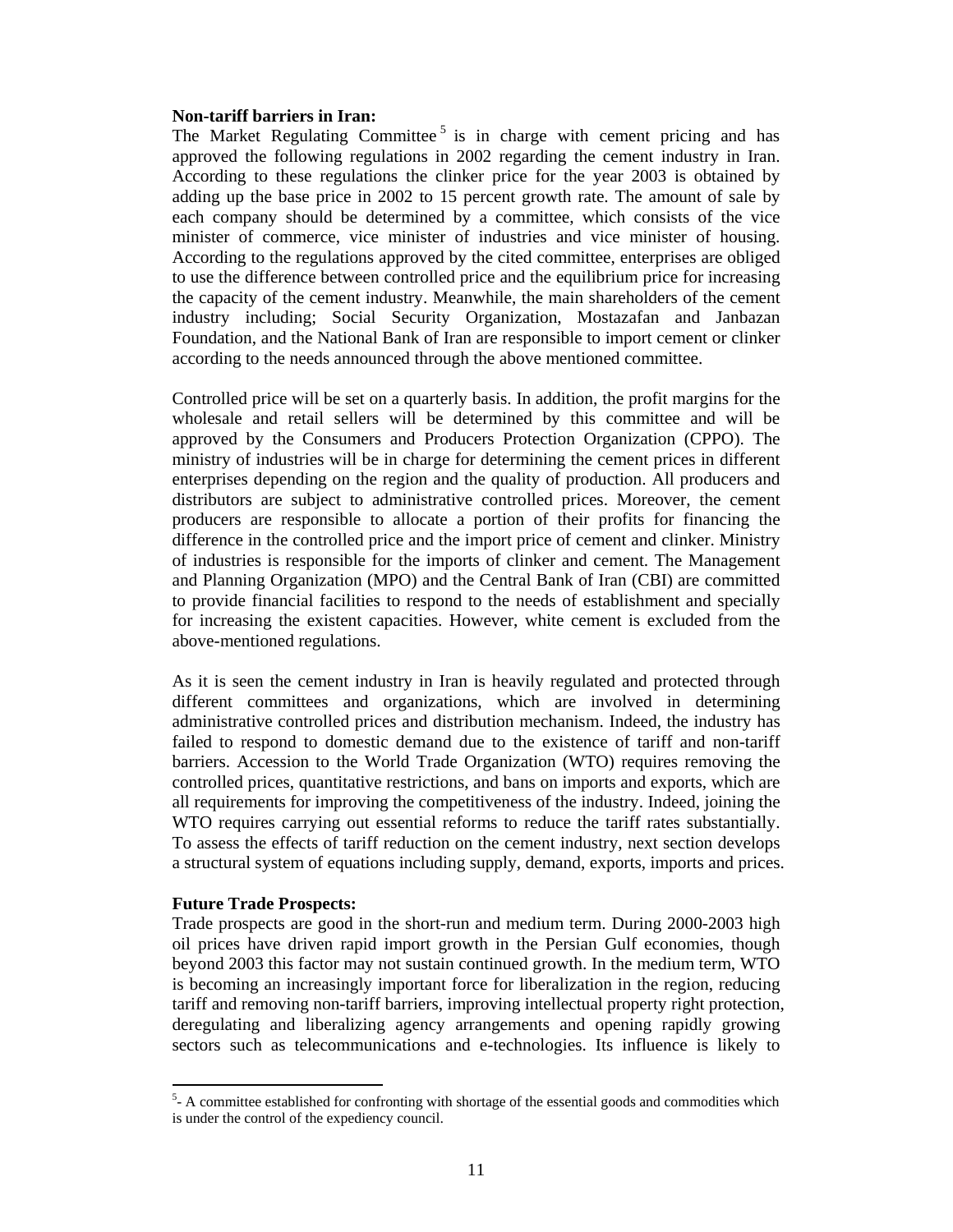increase if Saudi Arabia's accession is successful. Common GCC external tariffs may raise average tariffs in some of the region's most open economies, like the UAE and Kuwait; however, increased integration also can promote intra-regional trade and hence manufacturer's ability to move beyond the Gulf region from base manufacturing, the oil.

In the medium term Iran may become a substantially more important trading nation in the Persian Gulf region since she has rapid population growth and is willing to carry out economic reforms in accordance with WTO agreements.

# **Methodology:**

To determine the quantitative effects of Iran's joining WTO on her cement industry we try to build up a dynamic disequilibrium adjustment model (DDAM) to investigate the effects of tariff reductions on production, consumption, and trade, with emphasis on simultaneous domestic price effect in changing domestic production and consumption. The sample under investigation covers the period 1963-2002. The data on the cement industry has been obtained form the cement companies and macroeconomic data including GDP , cement wholesale price index, and Iran's effective exchange rate has been obtained from the data bank of the central Bank of Iran. The world production and prices have been obtained from the International Trade Statistics.

# **List of Variables:**

IRYCD=Iran's cement output (domestic supply) IRIMP=Iran's cement imports in tons IREXP=Iran's cement exports WPRICE=World price of cement IRPRICE=Iran's approved cement price (Rials per ton) IRWPRICE=Iran's cement wholesale price index IRGDP=Iran's GDP at constant factor prices IRGDPNF=Non oil GDP at factor costs IREENOIL=Iran's effective exchange rate (Units of Rials per U.S. dollars) EXCESS=Change in cement inventory in Iran NCAPACITY=nominal capacity of cement production in Iran CONSD=Cement consumption of domestic production Variables starting with "D" and following with two or four digit numbers are dummy variables whose values are one for the specific period denoted by digits and zero otherwise. The proposed DDAM consists of the following equations:

```
IRIMP=C(10)+C(11)*IRGDP+C(12)*IREENOIL*WPRICE/IRWPRICE+C(13)*IRIMP(-1)+ 
C(14)*D5972*IRIMP(-1)+C(15)*D77+C(16)*D79+C(76)*D7905
```
IREXP=(1-D7286)\*(C(21)\*NCAPACITY+C(22)\*IREENOIL\*WPRICE/IRWPRICE+ C(23)\*IREXP(-1))+C(24)\*D0205+C(25)\*D71

LOG(IRYCD)=C(30)+C(31)\*LOG(IRWPRICE)+C(32)\*LOG(NCAPACITY)+ C(33)\*LOG(IRYCD(-1))

LOG(CONSD)=C(40)+C(41)\*LOG(IRWPRICE)+C(42)\*LOG(IRGDPNF)+C(43)\*@TREND+ C(44)\*D5978

LOG(IRWPRICE) =(C(51)\*EXCESS+C(52)\*LOG(IRWPRICE(-1)))\*(1+C(53)\*D9405)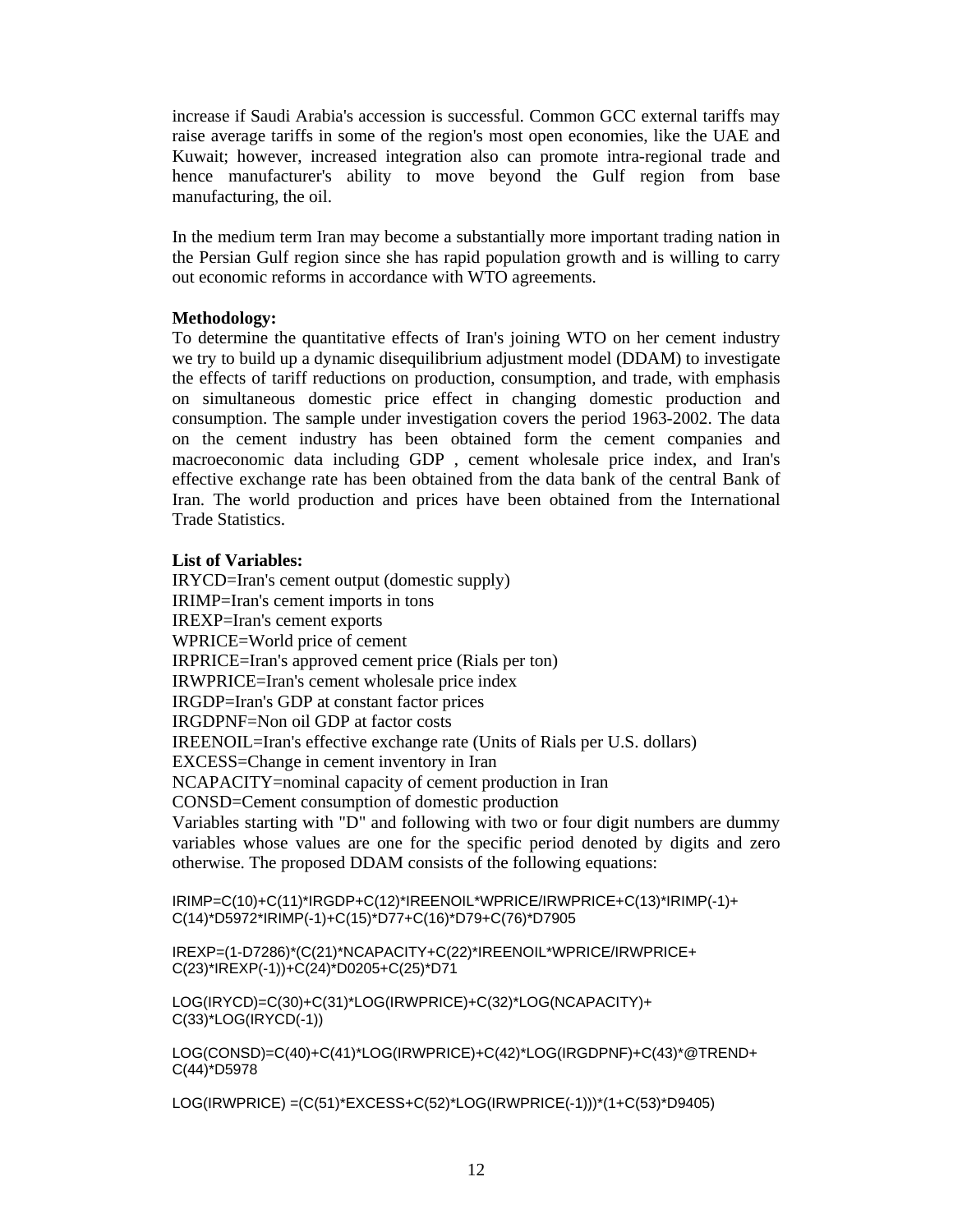#### EXCESS=IRYCD+IRIMP-CONSD-IREXP

#### TBALANCE = IREXP-IRIMP

The interaction mechanism of the model is very simple. Import, export and domestic production and consumption of cement is determined by the first fourth equations and the sixth identity calculates changes in the inventory of cement. Price of cement is determined by the fifth equation which is a difference equation and can oscillate in varieties of ways based on its lags structure, parameters' signs and magnitudes. Cement price simultaneously is determined by existence of this variable in the first four equations.

### **Estimated Results:**

All equations have been estimated by OLS method. The estimated results suggest as presented in Table (5) that all statistics are econometrically meaningful and statistically significant in all equations.

The estimated results suggest that cement import covaries positively and significantly with GDP and negatively with real effective exchange rate. Export equation reveals the fact that cement export is significantly and positively related to nominal capacity and real effective exchange rate.

Cement production covaries positively and significantly with the cement wholesale price index through the size of influence is negligible. However, the nominal capacity has a positive and significant influence on the domestic production. Domestic consumption is negatively and significantly related to the cement wholesale price index, as expected and positively and significantly in relation with GDP.

| Independent variable | <b>IRIMP</b> | <b>IREXP</b> | <b>IRYCD</b> | <b>CONSD</b> | <b>IRWPRICE</b> |
|----------------------|--------------|--------------|--------------|--------------|-----------------|
| <b>IRGDP</b>         | 1.61         |              |              |              |                 |
|                      | (4.12)       |              |              |              |                 |
| <b>IRGDPNF</b>       |              |              |              | 0.91         |                 |
|                      |              |              |              | (17.08)      |                 |
| <b>IRENONOIL</b>     | $-167$       | 27.6         |              |              |                 |
|                      | $(-3.4)$     | (2.44)       |              |              |                 |
| $IRIMP(-1)$          | 0.55         |              |              |              |                 |
|                      | (11.3)       |              |              |              |                 |
| <b>NCAPACITY</b>     |              | 0.69         | 0.27         |              |                 |
|                      |              | (2.27)       | (3.87)       |              |                 |
| $IREXP(-1)$          |              | 0.32         |              |              |                 |
|                      |              | (1.97)       |              |              |                 |
| <b>IRWPRICE</b>      |              |              | 0.02         | $-0.20$      | 1.08            |
|                      |              |              | (2.41)       | $(-7.51)$    | (62.13)         |
| $IRYCD(-1)$          |              |              | 0.59         |              |                 |
|                      |              |              | (7.25)       |              |                 |
| <b>EXCESS</b>        |              |              |              |              | 8.46E-08        |
|                      |              |              |              |              | (2.55)          |
| R-Squared            | 0.97         | 0.88         | 0.99         | 0.99         | 0.99            |
| Adjusted R-squared   | 0.97         | 0.87         | 0.99         | 0.99         | 0.99            |
| Durbin-Watson        | 1.29         | 1.76         | 2.10         | 1.34         | 1.20            |

Table (5). Estimated results for the DDAM for the cement industry of Iran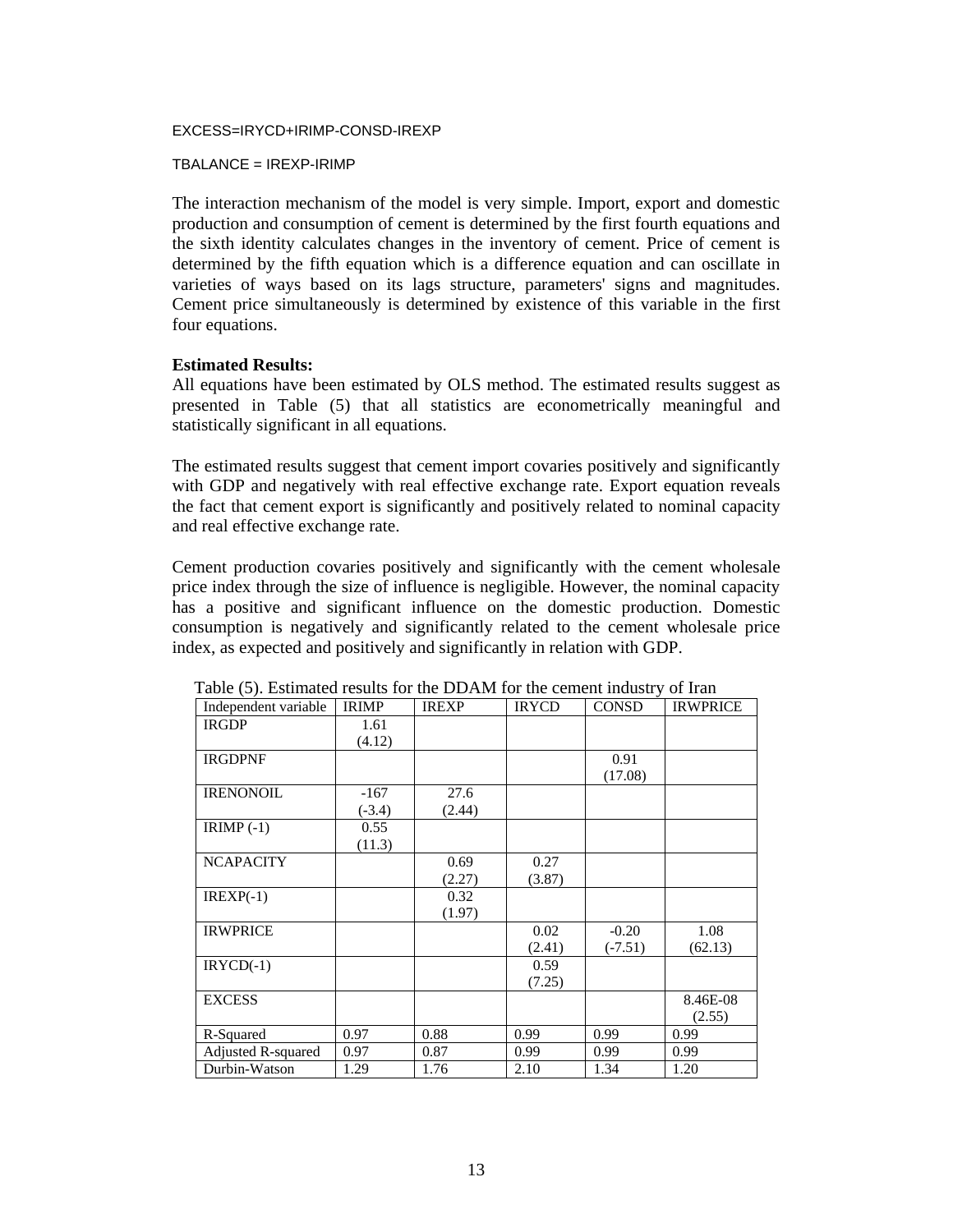To analyze the effects of Iran's WTO accession on the Iranian cement industry we solve the model for the period of 1993-2002 by stochastic simulation with 1000 replication to find out the baseline scenario which is used as a control solution to compare with alternative scenario which has been modified to measure Iran's WTO joining effect. The result for baseline solution model is presented in Annex 1.

Since the data on tariff rate for the time period under investigation is not available, to measure the effects of tariff reduction within the model we decrease book price of cement both for imports and exports to be in conformity with WTO agreements. To do so, we multiply the real effective exchange rate variable in both import demand and export supply equations of the model by  $(1-\alpha)$ , where  $\alpha$  is the percentage of tariff reduction that may be proposed by WTO. The results are presented in Annex 2.

To measure the amount of tariff reduction we use pre and post WTO joining tariff profiles for imports of industrial products by country group as a proxy for the tariff reduction rate. According to unbalanced tariff reductions for developed and less developed countries, and regarding previous studies<sup>6</sup> we adopt to apply 69% tariff reduction on Iran's import of cement from DCs and 14% tariff reduction for Iran's exports to DCs. Though these numbers are guess estimates but can show the effects of joining WTO on Iran's cement economics. Using stochastic simulation of model 2 with the same characteristics of model 1, regarding the sample period and 1000 replication we produced the alternative solution which can be compared with the control solution (Annex 3).

The following graphs and tables compare the mean and standard deviations of these two solutions. The results of simulations are presented in Annex 4.

In sum, the estimated results and simulations indicate that Iran's joining WTO:

- Does not affect her domestic cement consumption.
- Has negligible decreasing effects on cement exports
- Will dramatically increase Iran's cement imports
- Price adjustment is as dynamic as changes in total cement demand and supply and will adjust itself more rapidly after joining WTO
- Changes in domestic supply will be negligible after joining WTO
- All in all, joining WTO may cause cement trade deficit

<sup>&</sup>lt;sup>6</sup> Bidabad B., "Designing econometric model to measure the changes in imports and exports of the industry sector", Chapter 5, 1996.

\_\_\_\_\_\_ "Quantitative effects of joining WTO on Iran industrial sector", 2004.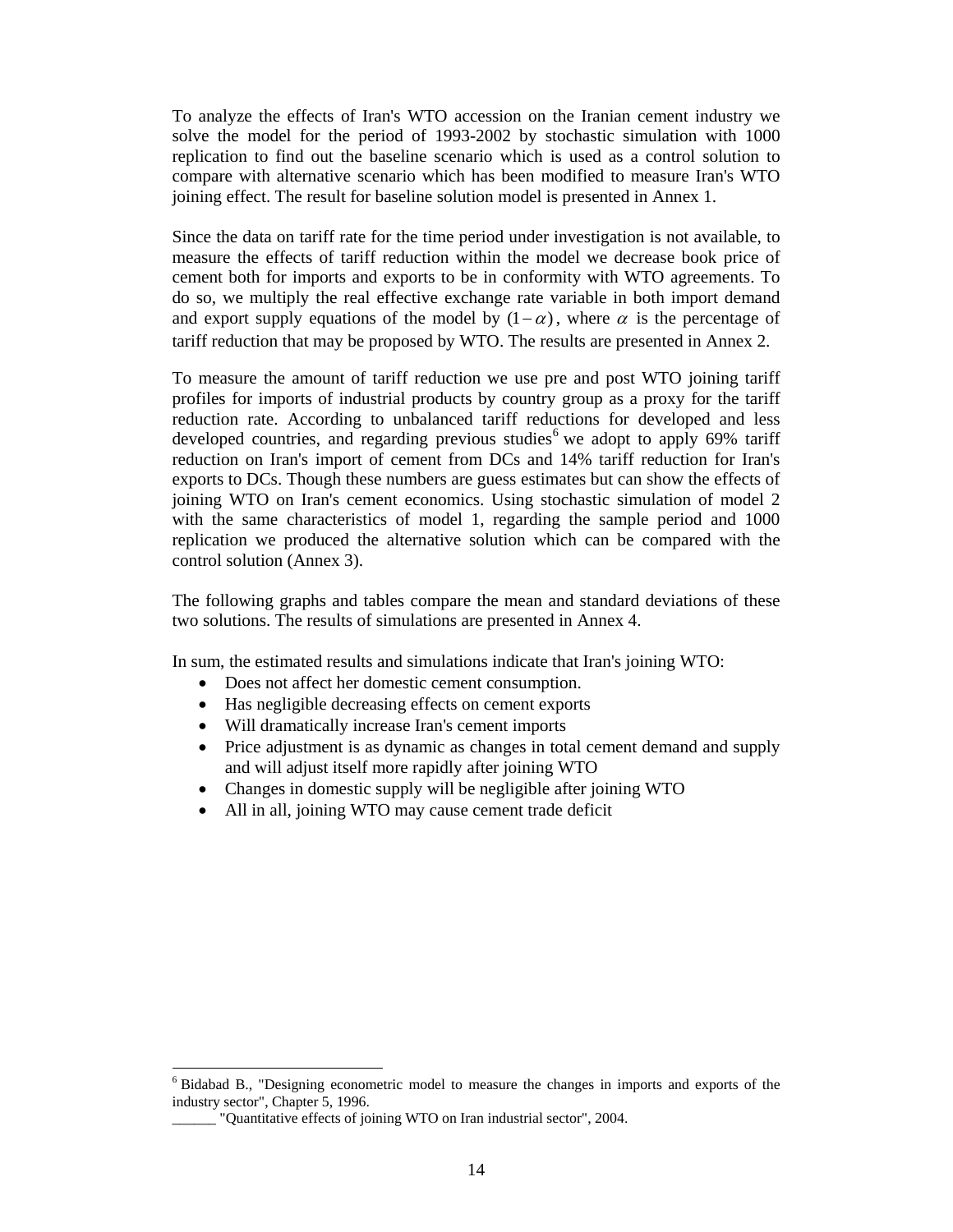

## **Conclusion:**

Iran has unique geographical situation in the Persian Gulf region for boosting the trade in different commodities, especially minerals. Reducing the oil dependency as one of the main objectives of the Five Years Development Plans has induced the Iranian officials to undertake some essential reforms in trade and government policies. Though, Iran still suffers from high levels of tariff and non-tariff barriers on her trade relations and internal obstacles on domestic industries, in the medium term, Iran may become a substantially more important trading nation in the Persian Gulf region since she has rapid population growth and is willing to carry out economic reforms.

The administrative price controls besides import compression policy have contributed to the low level of cement production. Iran's import profile is heavily skewed towards those tradables that are not strongly under the effects of WTO, indicating protectionism in the industry sector. Trade liberalization that has been carried among the Persian Gulf region's economies provides a supportive argument for Iran's accession to WTO. Since countries' experiences provide a contradictory profile after joining WTO, this paper tried to investigate the quantitative effects of the entry accession on the cement industry of Iran.

To do so, we developed a dynamic disequilibrium adjustment model (DDAM) with data covering the period 1963-2002. Assuming 69 percent tariff reduction on Iran's imports of cement from DCs and 14 percent tariff reduction for Iran's exports to DCs after accession and applying stochastic dynamic simulation results for the period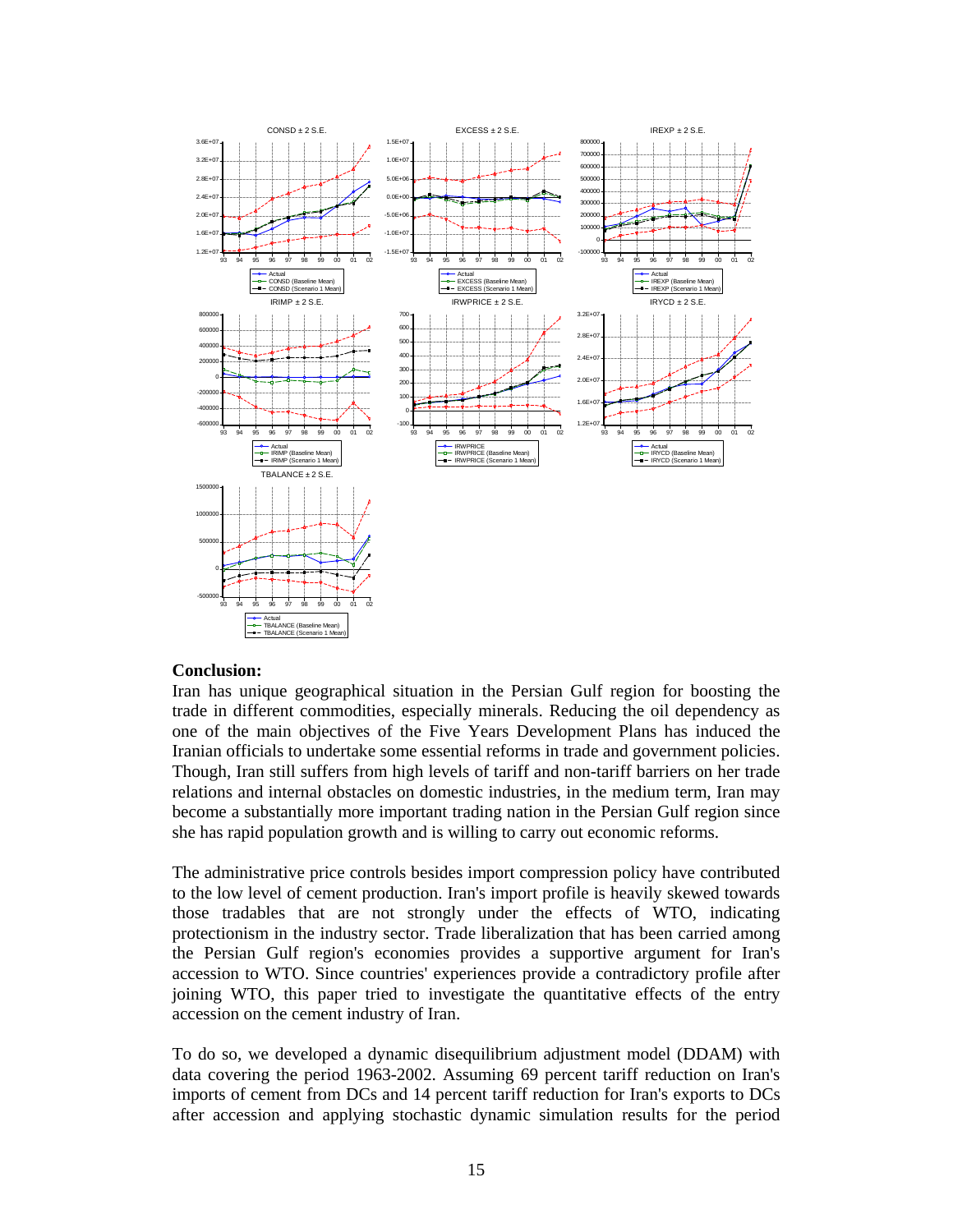1993-2002 with one thousand replications suggest that Iran's accession to WTO has negligible effects on her domestic consumption, production and exports, while it substantially raises its cement imports.

All in all, the results suggest that Iran's WTO accession does not have tremendous effects on its production, exports, and consumption. Though the entry may accelerate cement imports. Since cement is used as an essential input for the industry and realestate sectors, which has highly contributed to the GDP growth in recent years, it is expected that it may contribute to higher level of economic growth in years to come.

To pave the way for joining WTO, Iran has to take important measures to liberalize controlled prices, to remove quantitative restrictions, and to deregulate the industry in conformity with WTO arrangements.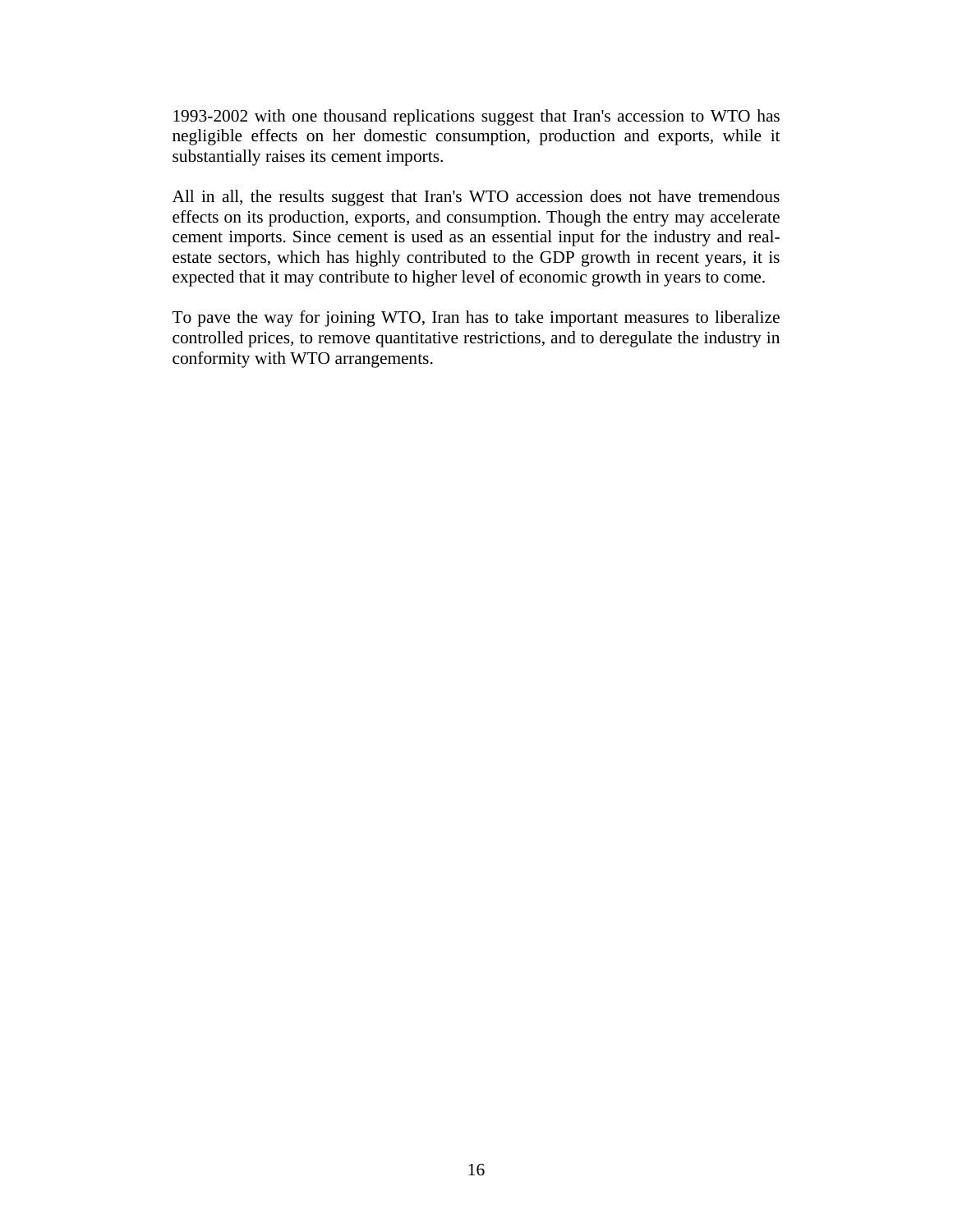# **Annex 1**

System: SYS02 Estimation Method: Iterative Least Squares Date: 01/31/04 Time: 11:23 Sample: 1963 2002 Included observations: 40 Total system (unbalanced) observations 196 Convergence achieved after 2 iterations

|                                                                       | Coefficient | Std. Error<br>t-Statistic                                          | Prob.    |  |  |
|-----------------------------------------------------------------------|-------------|--------------------------------------------------------------------|----------|--|--|
| C(10)                                                                 | 356713.0    | 89239.77<br>3.997242                                               | 0.0001   |  |  |
| C(11)                                                                 | 1.614763    | 0.391224<br>4.127468                                               | 0.0001   |  |  |
| C(12)                                                                 | -167.8328   | 49.08161<br>$-3.419465$                                            | 0.0008   |  |  |
| C(13)                                                                 | 0.553647    | 0.048830<br>11.33823                                               | 0.0000   |  |  |
| C(14)                                                                 | $-2.844118$ | 0.717737<br>$-3.962618$                                            | 0.0001   |  |  |
| C(15)                                                                 | 1575730.    | 118637.0<br>13.28195                                               | 0.0000   |  |  |
| C(16)                                                                 | -1029487.   | 139216.0<br>$-7.394891$                                            | 0.0000   |  |  |
| C(76)                                                                 | -465079.1   | 65039.66<br>$-7.150699$                                            | 0.0000   |  |  |
| C(21)                                                                 | 0.693379    | 2.270925<br>0.305329                                               | 0.0244   |  |  |
| C(22)                                                                 | 27.63896    | 11.29419<br>2.447184                                               | 0.0154   |  |  |
| C(23)                                                                 | 0.324899    | 0.164908<br>1.970181                                               | 0.0504   |  |  |
| C(24)                                                                 | 394125.0    | 47465.98<br>8.303316                                               | 0.0000   |  |  |
| C(25)                                                                 | 174850.0    | 45179.54<br>3.870114                                               | 0.0002   |  |  |
| C(30)                                                                 | 3.553863    | 0.626057<br>5.676581                                               | 0.0000   |  |  |
| C(31)                                                                 | 0.029530    | 0.012247<br>2.411316                                               | 0.0170   |  |  |
| C(32)                                                                 | 0.271043    | 0.069899<br>3.877621                                               | 0.0002   |  |  |
| C(33)                                                                 | 0.598896    | 0.082511<br>7.258341                                               | 0.0000   |  |  |
| C(40)                                                                 | 4.136804    | 0.553261<br>7.477131                                               | 0.0000   |  |  |
| C(41)                                                                 | $-0.208590$ | 0.027749<br>$-7.517172$                                            | 0.0000   |  |  |
| C(42)                                                                 | 0.910048    | 0.053252<br>17.08955                                               | 0.0000   |  |  |
| C(43)                                                                 | 0.059990    | 0.006514<br>9.208956                                               | 0.0000   |  |  |
| C(44)                                                                 | $-0.267502$ | 0.044555<br>$-6.003929$                                            | 0.0000   |  |  |
| C(51)                                                                 | 8.46E-08    | 3.31E-08<br>2.557616                                               | 0.0114   |  |  |
| C(52)                                                                 | 1.089052    | 0.017527<br>62.13742                                               | 0.0000   |  |  |
| C(53)                                                                 | $-0.040562$ | 0.018605<br>$-2.180109$                                            | 0.0306   |  |  |
| Determinant residual covariance                                       |             | $3.07E + 12$                                                       |          |  |  |
|                                                                       |             | Equation: IRIMP=C(10)+C(11)*IRGDP+C(12)*IREENOIL*WPRICE /IRWPRICE+ |          |  |  |
| C(13)*IRIMP(-1)+C(14)*D5972*IRIMP(-1)+C(15)*D77+C(16)*D79+C(76)*D7905 |             |                                                                    |          |  |  |
| Observations: 39                                                      |             |                                                                    |          |  |  |
| R-squared                                                             | 0.977260    | Mean dependent var                                                 | 263560.7 |  |  |

| R-squared                                                 | 0.977260 | Mean dependent var | 263560.7     |
|-----------------------------------------------------------|----------|--------------------|--------------|
| Adjusted R-squared                                        | 0.972125 | S.D. dependent var | 620654.5     |
| S.E. of regression                                        | 103623.4 | Sum squared resid  | $3.33E + 11$ |
| Durbin-Watson stat                                        | 1.296946 |                    |              |
| Equation: IREXP=(1-D7286)*(C(21)*NCAPACITY+C(22)*IREENOIL |          |                    |              |
| *WPRICE/IRWPRICE+C(23)*IREXP(-1))+C(24)*D0205+C(25)*D71   |          |                    |              |
| <b>Observations: 39</b>                                   |          |                    |              |
| R-squared                                                 | 0.885778 | Mean dependent var | 93074.18     |
| Adjusted R-squared                                        | 0.872340 | S.D. dependent var | 120420.2     |
| S.E. of regression                                        | 43025.50 | Sum squared resid  | $6.29E+10$   |
| Durbin-Watson stat                                        | 1.767650 |                    |              |
| Equation: LOG(IRYCD)=C(30)+C(31)*LOG(IRWPRICE)+C(32)      |          |                    |              |
| *LOG(NCAPACITY)+C(33)*LOG(IRYCD(-1))                      |          |                    |              |
| Observations: 39                                          |          |                    |              |
| R-squared                                                 | 0.995544 | Mean dependent var | 15.84935     |
| Adjusted R-squared                                        | 0.995162 | S.D. dependent var | 0.927457     |
| S.E. of regression                                        | 0.064510 | Sum squared resid  | 0.145656     |
| Durbin-Watson stat                                        | 2.109574 |                    |              |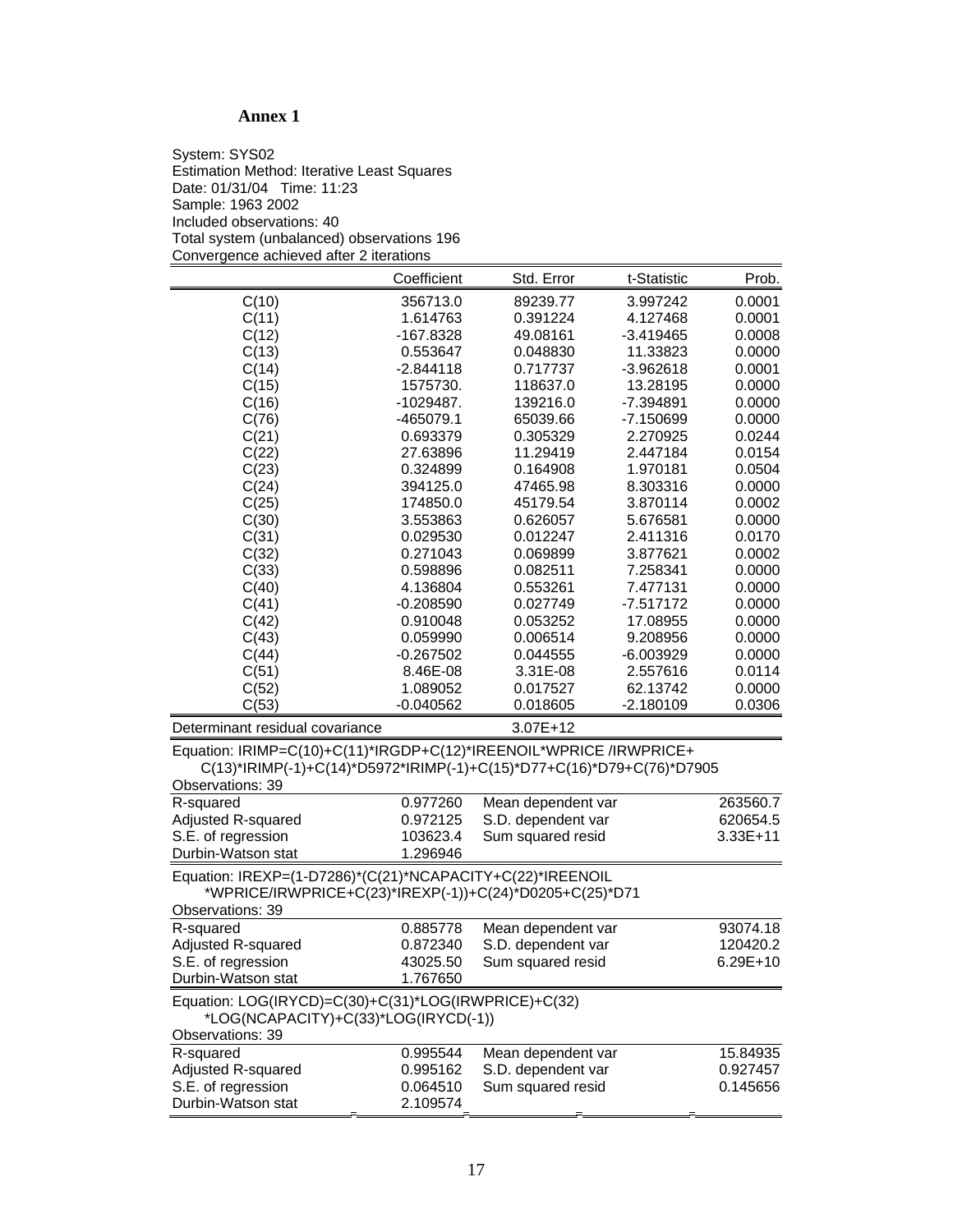| *LOG(IRGDPNF)+C(43)*@TREND+C(44)*D5978 |          |                                                                   |          |
|----------------------------------------|----------|-------------------------------------------------------------------|----------|
| Observations: 40                       |          |                                                                   |          |
| R-squared                              | 0.995519 | Mean dependent var                                                | 15.79203 |
| Adjusted R-squared                     | 0.995006 | S.D. dependent var                                                | 0.989941 |
| S.E. of regression                     | 0.069955 | Sum squared resid                                                 | 0.171278 |
| Durbin-Watson stat                     | 1.347284 |                                                                   |          |
| $(1+C(53)^*D9405)$<br>Observations: 39 |          | Equation: LOG(IRWPRICE) = (C(51)*EXCESS+C(52)*LOG(IRWPRICE(-1)))* |          |
| R-squared                              | 0.994469 | Mean dependent var                                                | 2.031391 |
| Adjusted R-squared                     | 0.994161 | S.D. dependent var                                                | 1.888493 |
| S.E. of regression                     | 0.144301 | Sum squared resid                                                 | 0.749616 |
| Durbin-Watson stat                     | 1.205921 |                                                                   |          |

Equation: LOG(CONSD)=C(40)+C(41)\*LOG(IRWPRICE)+C(42)









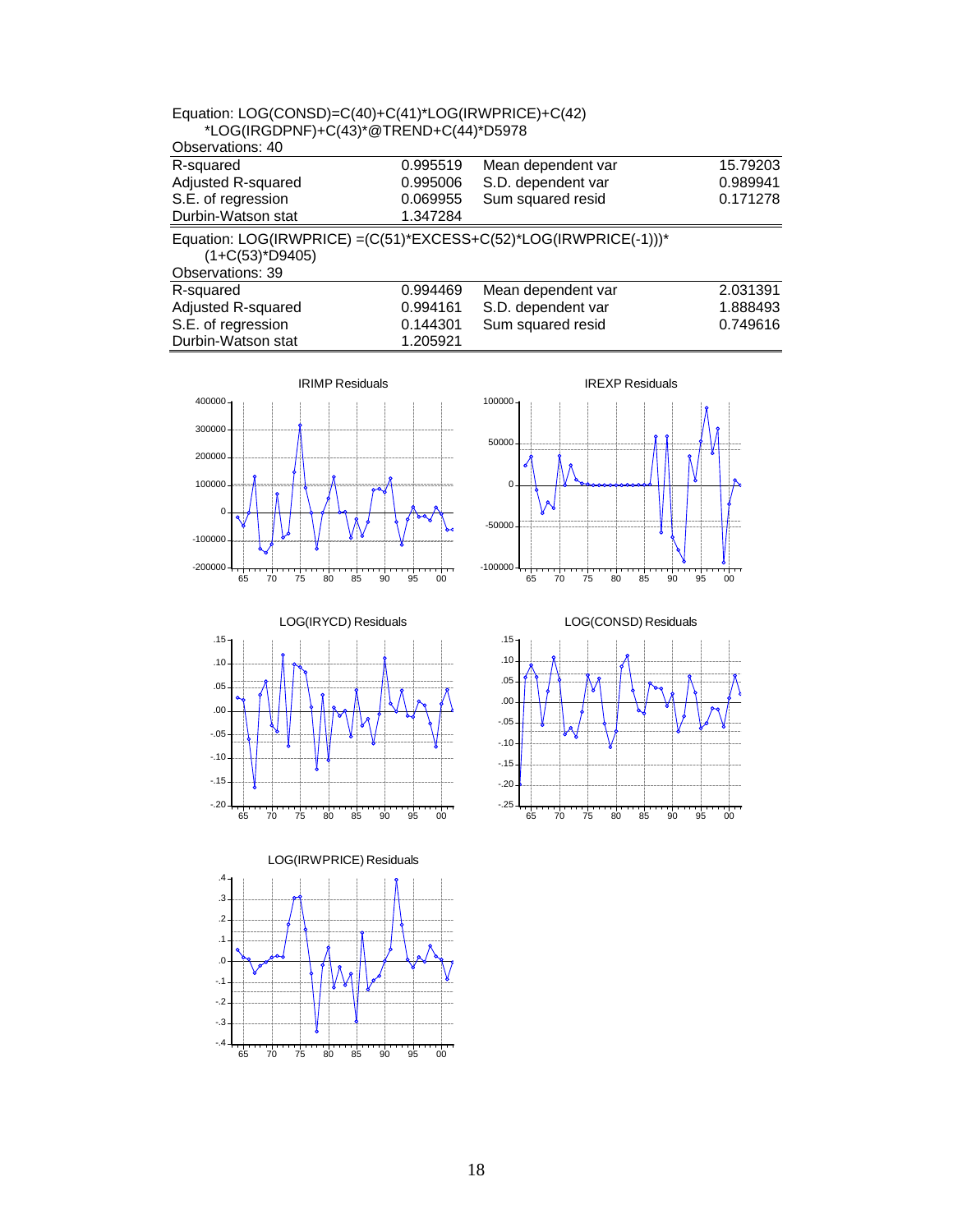### **Annex 2. Model for Baseline Solution**

IRIMP=356712.976885967+1.61476270618398\*IRGDP-167.832811413045\*IREENOIL\* WPRICE/IRWPRICE+0.553647193085624\*IRIMP(-1)-2.84411769308308\*D5972\*IRIMP(- 1)+1575730.35363319\*D77-1029487.01407616\*D79-465079.055437859\*D7905 @INNOV IRIMP 103623.3858

IREXP=(1- D7286)\*(0.693379435212086\*NCAPACITY+27.6389569885331\*IREENOIL\* WPRICE/IRWPRICE+0.324898912988592\*IREXP(-1))+394125.044423648\* D0205+ 174849.960849296\*D71 @INNOV IREXP 43025.49704

LOG(IRYCD)=3.55386253259695+0.0295302269682137\*LOG(IRWPRICE)+0.27104310124 1564\*LOG(NCAPACITY)+0.598896470243663\*LOG(IRYCD(-1)) @INNOV IRYCD 0.06451036764

LOG(CONSD)=4.13680392769509- 0.20859037839689\*LOG(IRWPRICE)+0.910047792543505\*LOG(IRGDPNF)+0.0599895559 828637\*@TREND-0.267502133314843\*D5978 @INNOV CONSD 0.06995458186

LOG(IRWPRICE)=(8.45645793256322e-08\*EXCESS+1.08905173285413\*LOG(IRWPRICE(- 1)))\*(1-0.0405615985167576\*D9405) @INNOV IRWPRICE 0.1443005985

@IDENTITY EXCESS=IRYCD+IRIMP-CONSD-IREXP

@IDENTITY TBALANCE=IREXP- IRIMP

### **Annex 3. Model for Alternative Scenario Solution**

IRIMP=356712.976885967+1.61476270618398\*IRGDP-167.832811413045\*(1-0.69)\* IREENOIL\* WPRICE/IRWPRICE+0.553647193085624\*IRIMP(-1)-2.84411769308308\* D5972\*IRIMP(-1)+1575730.35363319\*D77-1029487.01407616\*D79- 465079.055437859\*D7905 @INNOV IRIMP103623.3858

IREXP=(1-D7286)\*(0.693379435212086\*NCAPACITY+27.6389569885331\*(1-0.14)\* IREENOIL\*WPRICE/IRWPRICE+0.324898912988592\*IREXP(-1))+ 394125.044423648\*D0205+174849.960849296\*D71 @INNOV IREXP43025.49704

LOG(IRYCD)=3.55386253259695+0.0295302269682137\*LOG(IRWPRICE)+0.27104310124 1564\*LOG(NCAPACITY)+0.598896470243663\*LOG(IRYCD(-1)) @INNOV IRYCD0.06451036764

LOG(CONSD)=4.13680392769509-0.20859037839689\*LOG(IRWPRICE)+ 0.910047792543505\*LOG(IRGDPNF)+0.0599895559828637\*@TREND-0.267502133314843\*D5978 @INNOV CONSD0.06995458186

LOG(IRWPRICE)=(8.45645793256322e-08\*EXCESS+1.08905173285413\* LOG(IRWPRICE(-1)))\*(1-0.0405615985167576\*D9405) @INNOV IRWPRICE0.1443005985

@IDENTITY EXCESS=IRYCD+IRIMP-CONSD-IREXP

@IDENTITY TBALANCE=IREXP-IRIMP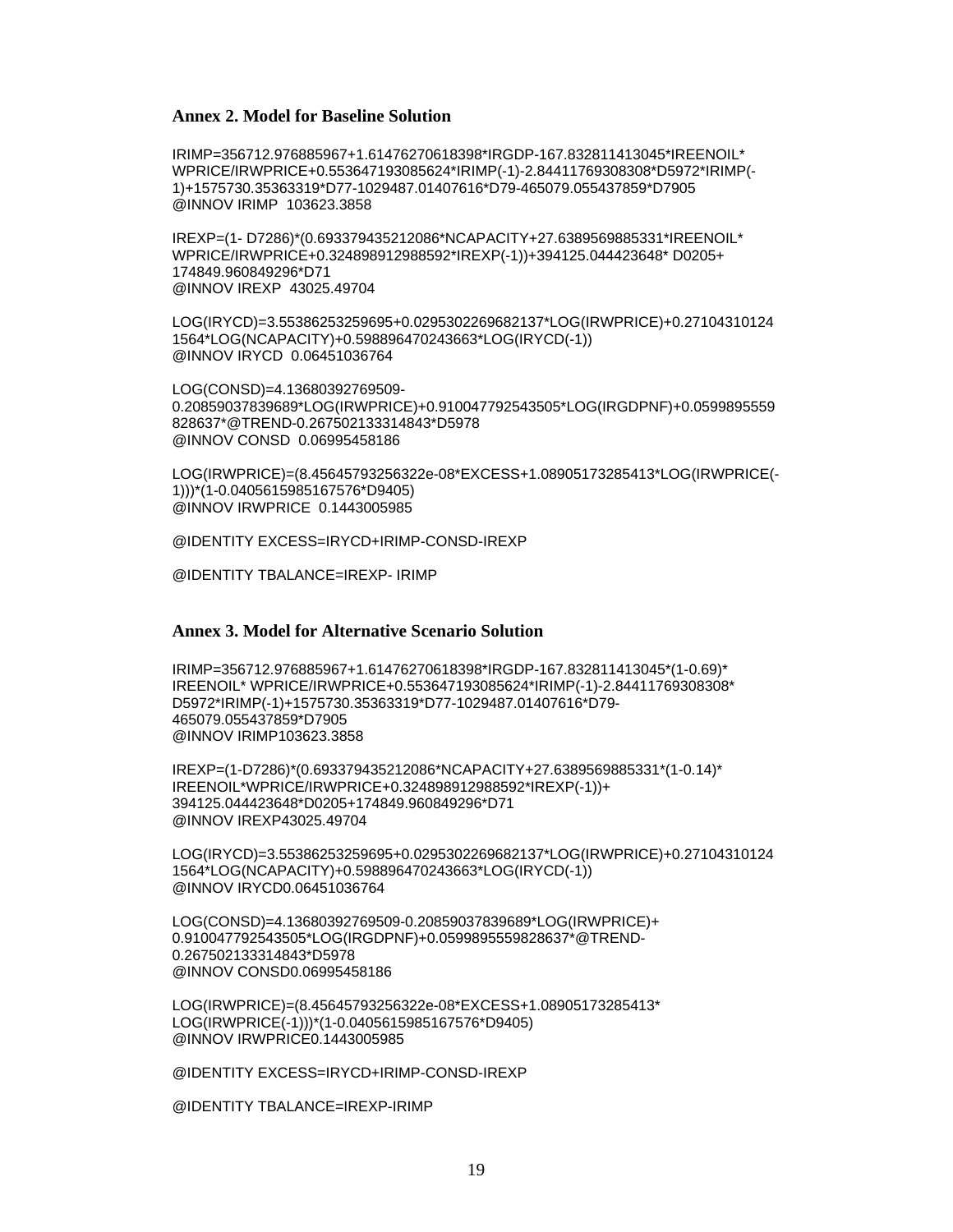#### **Annex 4. Simulation results**

|                 | 1993      | 1994      | 1995                                                                             | 1996                      | 1997                               | 1998      | 1999      | 2000      | 2001      | 2002       |
|-----------------|-----------|-----------|----------------------------------------------------------------------------------|---------------------------|------------------------------------|-----------|-----------|-----------|-----------|------------|
| CONSD           |           |           |                                                                                  |                           |                                    |           |           |           |           |            |
| Actual          |           |           | 16206554 16266473 15678350 17107958 18931072 19583744 19500937 22095048 25268341 |                           |                                    |           |           |           |           | 27401937   |
| <b>Baseline</b> |           |           | 16037884 15902430 17018563 18799138 19654592 20660799 21119947 22179957 22987199 |                           |                                    |           |           |           |           | 26442721   |
| S.E.            | 1895308   | 1778554   | 1998893                                                                          |                           | 2425842 2587788                    | 2795845   | 2892428   | 3153050   | 3566378   | 4324011    |
| Scenario 1      |           |           | 15976223 15679965 16906397 18632374 19564776 20407961 20885806 22170449 22716277 |                           |                                    |           |           |           |           | 26485278   |
| S.E.            | 1844899   | 1706401   | 1896838                                                                          | 2218463                   | 2552745                            | 2651939   | 2814842   | 3110629   | 3361313   | 4625671    |
| <b>EXCESS</b>   |           |           |                                                                                  |                           |                                    |           |           |           |           |            |
| Actual          | $-122047$ | $-254573$ | 484747                                                                           | 184983                    | -467738                            | $-520582$ | $-235484$ | -298363   | $-373231$ | $-1201499$ |
| <b>Baseline</b> | $-653809$ | 337059    |                                                                                  |                           | -631364 -1932532 -1376182 -1178608 |           | -490759   | -763234   | 1109860   | $-57875$   |
| S.E.            | 2543281   | 2515181   | 2705736                                                                          | 3178829                   | 3473077                            | 3802322   | 3931406   | 4260335   | 4836064   | 6000669    |
| Scenario 1      | $-353901$ | 788030    |                                                                                  | -196046 -1405451 -1019106 |                                    | $-530351$ | 47128     | $-413340$ | 1691128   | 176323     |
| S.E.            | 2475059   | 2410685   | 2555826                                                                          | 2890406                   | 3327974                            | 3506234   | 3732775   | 4017888   | 4483017   | 6098156    |
| <b>IREXP</b>    |           |           |                                                                                  |                           |                                    |           |           |           |           |            |
| Actual          | 111239    | 134488    | 197054                                                                           | 260388                    | 235238                             | 261208    | 122375    | 155087    | 194850    | 610693     |
| <b>Baseline</b> | 86759     | 128144    | 152419                                                                           | 180749                    | 206906                             | 207866    | 225355    | 190251    | 183278    | 612082     |
| S.E.            | 46090     | 46387     | 47534                                                                            | 53072                     | 51064                              | 53496     | 53706     | 60049     | 53014     | 63026      |
| Scenario 1      | 78532     | 120113    | 138204                                                                           | 169730                    | 194205                             | 191684    | 210607    | 173976    | 173039    | 603892     |
| S.E.            | 45263     | 45866     | 46397                                                                            | 47404                     | 47280                              | 47773     | 49995     | 53907     | 48096     | 60812      |
| <b>IRIMP</b>    |           |           |                                                                                  |                           |                                    |           |           |           |           |            |
| Actual          | 46985     | 7876      | 6205                                                                             | 7717                      | 1369                               | 917       | 4633      | 5906      | 8234      | 9944       |
| <b>Baseline</b> | 98823     | 31597     | $-52485$                                                                         | $-66917$                  | $-36401$                           | $-49132$  | -66666    | $-43403$  | 101500    | 54936      |
| S.E.            | 141048    | 143723    | 164024                                                                           | 190253                    | 201540                             | 218589    | 234663    | 251001    | 215611    | 291782     |
| Scenario 1      | 291764    | 239516    | 210658                                                                           | 227560                    | 251176                             | 251709    | 251855    | 275379    | 333432    | 344262     |
| S.E.            | 106942    | 108506    | 106966                                                                           | 114738                    | 117116                             | 118803    | 115158    | 128777    | 109627    | 141848     |
| <b>IRWPRICE</b> |           |           |                                                                                  |                           |                                    |           |           |           |           |            |
| Actual          | 48.0      | 56.4      | 68.2                                                                             | 85.3                      | 100.0                              | 126.9     | 158.4     | 195.8     | 220.9     | 254.2      |
| <b>Baseline</b> | 40.1      | 61.0      | 67.3                                                                             | 75.2                      | 99.4                               | 120.3     | 164.0     | 204.2     | 299.6     | 326.4      |
| S.E.            | 11.9      | 18.1      | 20.1                                                                             | 24.9                      | 34.1                               | 45.5      | 64.3      | 82.5      | 133.1     | 173.7      |
| Scenario 1      | 41.0      | 63.2      | 69.3                                                                             | 77.4                      | 101.7                              | 126.0     | 168.3     | 207.1     | 312.5     | 331.3      |
| S.E.            | 12.0      | 17.5      | 19.8                                                                             | 24.5                      | 35.0                               | 44.4      | 62.2      | 80.4      | 133.9     | 175.9      |
| <b>IRYCD</b>    |           |           |                                                                                  |                           |                                    |           |           |           |           |            |
| Actual          |           |           | 16148761 16138512 16353946 17545612 18697203 19323453 19383195 21945867 25081725 |                           |                                    |           |           |           |           | 26801188   |
| <b>Baseline</b> |           |           | 15372011 16336036 16592102 17114271 18521717 19739188 20921209 21650377 24178838 |                           |                                    |           |           |           |           | 26941992   |
| S.E.            | 1063350   | 1127597   | 1118926                                                                          | 1165228                   | 1255579                            | 1373053   | 1460966   | 1524408   | 1787449   | 2046775    |
| Scenario 1      |           |           | 15409091 16348591 16637895 17169092 18488699 19817585 20891687 21655705 24247013 |                           |                                    |           |           |           |           | 26921232   |
| S.E.            | 1092215   | 1180911   | 1124833                                                                          | 1183494                   | 1282321                            | 1399806   | 1495200   | 1498530   | 1703712   | 2072341    |
| <b>TBALANCE</b> |           |           |                                                                                  |                           |                                    |           |           |           |           |            |
| Actual          | 64254     | 126612    | 190849                                                                           | 252671                    | 233869                             | 260291    | 117742    | 149182    | 186615    | 600749     |
| <b>Baseline</b> | $-12064$  | 96547     | 204903                                                                           | 247666                    | 243306                             | 256998    | 292021    | 233654    | 81778     | 557145     |
| S.E.            | 156447    | 160653    | 183615                                                                           | 218804                    | 228204                             | 250681    | 267514    | 291900    | 248578    | 338083     |
| Scenario 1      | $-213231$ | $-119403$ | $-72455$                                                                         | -57830                    | $-56971$                           | $-60025$  | $-41247$  | $-101403$ | $-160392$ | 259630     |
| S.E.            | 118499    | 123734    | 121384                                                                           | 129132                    | 135799                             | 137472    | 135965    | 156101    | 127913    | 179772     |

### **References:**

- Balassa B. (1971) The structure of protection in developing countries. John Hopkins press, Baltimore.
- Baldwin, Richard E. (2000), Regulatory protectionism developing nations, and a two-tier world trade system.
- Bidabad, B., 'Quantitative effects of joining WTO on Iran industrial sector', 1994.
- Bidabad, B., 'Designing econometric model to measure the changes in imports and exports of the industry sector ', Chapter 5, 1994.
- Bora, B., A. Kuwahara, S., Laird, (2002), Quantification of non-tariff measures, Policy issues in international trade and commodities, study series no. 18. United Nations, Trade Analysis Branch, Division on International Trade in Goods and Services, and Commodities, United Nations Conference on Trade and Development (UNCTAD), Geneva, Switzerland. http://r0.unctad.org/p166/module2002Bangk/Module4/boralairdkuwa.pdf
- Borland, B., 2000, Gulf 2000: The WTO and GCC, paper presented at the Gulf 2000: Energy Infrastructure and Finance Conference, Abu Dhabi, 28 and 29 March
- Bosworth, Malcom (1999). Non-Tariff measures as trade barriers: yesterday problem or what? Paper prepared for the OECD workshop with non-member economies on barriers to trade in goods and services in the post-Uruguay round context. Paris, 27-28 September.
- Bouet, A., L. Fontagne, M. Mimouni, X. Pichot (2001), Market access maps: A bilateral and disaggregated measure of market access.
- Corden W.M. (1971) The theory of protection. Clarendon press, Oxford.